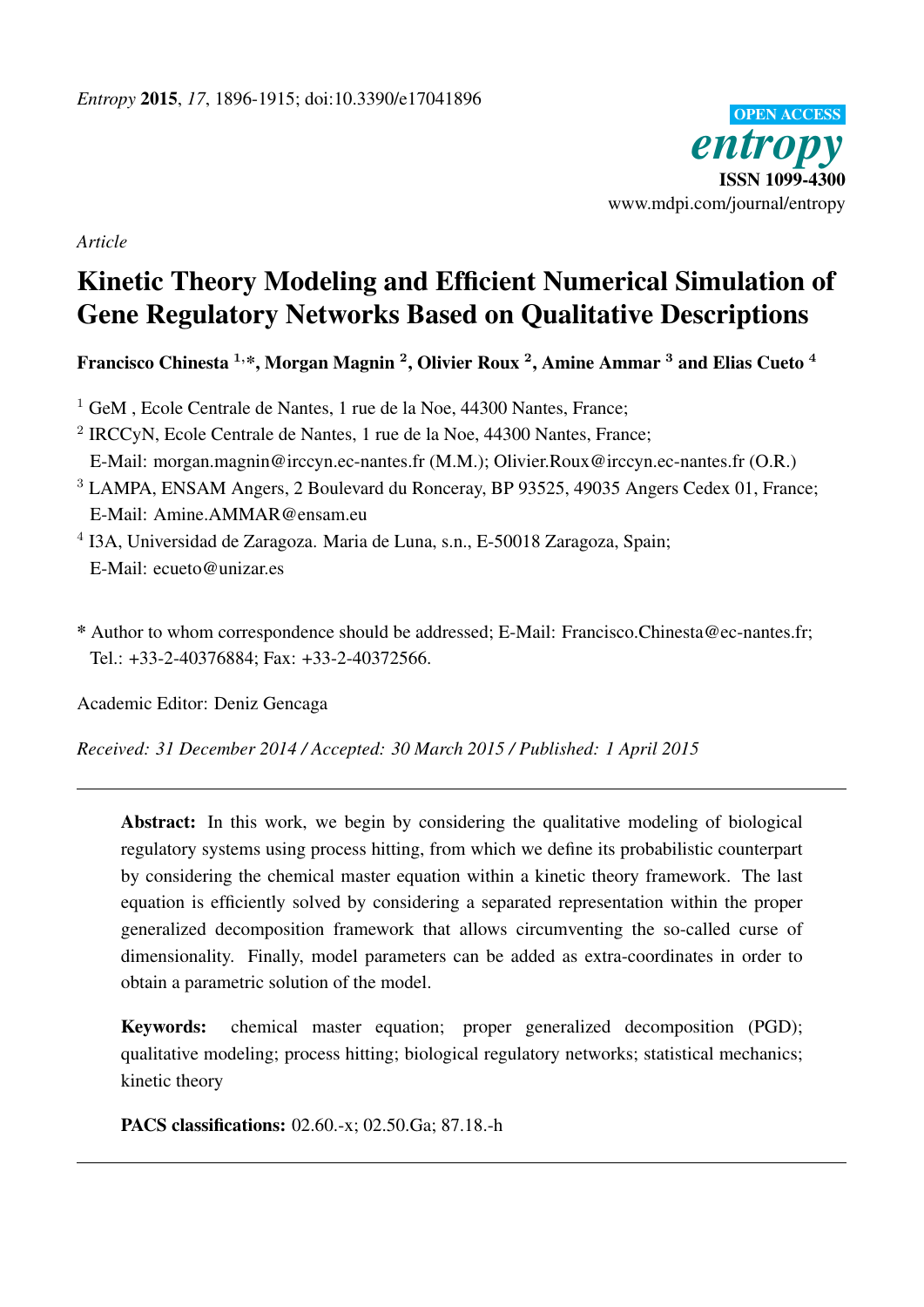# 1. Introduction

Using mathematical modeling to address large-scale problems in the world of biological regulatory networks has become increasingly necessary given the quantity of data made available by improved technology. In the most general sense, modeling approaches can be thought of as being either quantitative or qualitative. Quantitative methods, such as ordinary differential equations or the chemical master equation, are widespread in the literature  $[1-11]$  $[1-11]$ ; when the model is well developed, the detail therein can be incredibly informative. However, these methods are not well suited for all applications. Quantitative models require in-depth knowledge of the reaction kinetics and generally fail as the problem size grows. The alternative approach, qualitative models, does not possess the same amount of detail, but captures the essential dynamics of the system. In addition, qualitative models have a variety of analysis tools that can be applied regardless of the problem size. Gene regulation, as a sub-genre of biological regulatory networks, is characterized by large numbers of interconnected species whose influences depend on passing some threshold, thus largely sigmoidal behaviors. The application of qualitative methods to these systems can be highly advantageous to the modeler.

In this work, we begin by considering the qualitative framework of process hitting, revisited briefly in Section 2.1. A highly flexible model, process hitting captures the most important dynamics of the system with a relatively simple syntax. The structure of this syntax lends itself to powerful static analysis tools, which can be used to answer some of the most important questions about the model, such as steady states or reachability, without constructing the state space. Realistic models in gene regulation are immense and highly interconnected: even when considering a Boolean space, the very enumeration of the possible states of the resulting system creates a combinatorial explosion. This is a frequent obstacle in the field of computer science and has been dubbed the curse of dimensionality. However, there are some questions for which one must access the underlying probability distribution associated with the Markov transitions of the qualitative model as described in Section 2.2. In addition, gaining access to the probability distribution allows for a qualitative and intuitive analysis of the system as a whole. The most pervasive methods have historically been simulation-based, although there are some instances in which this becomes computationally infeasible. Here, we propose a method to solve the system by treating the Markov equations of a process hitting model with numerical techniques. A reduced-basis method, the proper generalized decomposition (PGD), can be used to overcome the curse of dimensionality and provide fast, computationally inexpensive solutions to an otherwise intractable problem, as discussed in Section 2.3. The fact of using numerical approaches usually employed in quantitative analysis to perform qualitative analysis (addressed in general by using discrete techniques, like process hitting) constitutes the main originality and novelty of the present work. The proposed approach allows calculating a sort of qualitative probability distribution that cannot be easily obtained by using standard discrete strategies. In addition, PGD has certain qualities particularly favorable for applications to gene regulatory networks. Unknown parameters can easily be incorporated into the model at the cost of another dimension, as demonstrated in Section 3.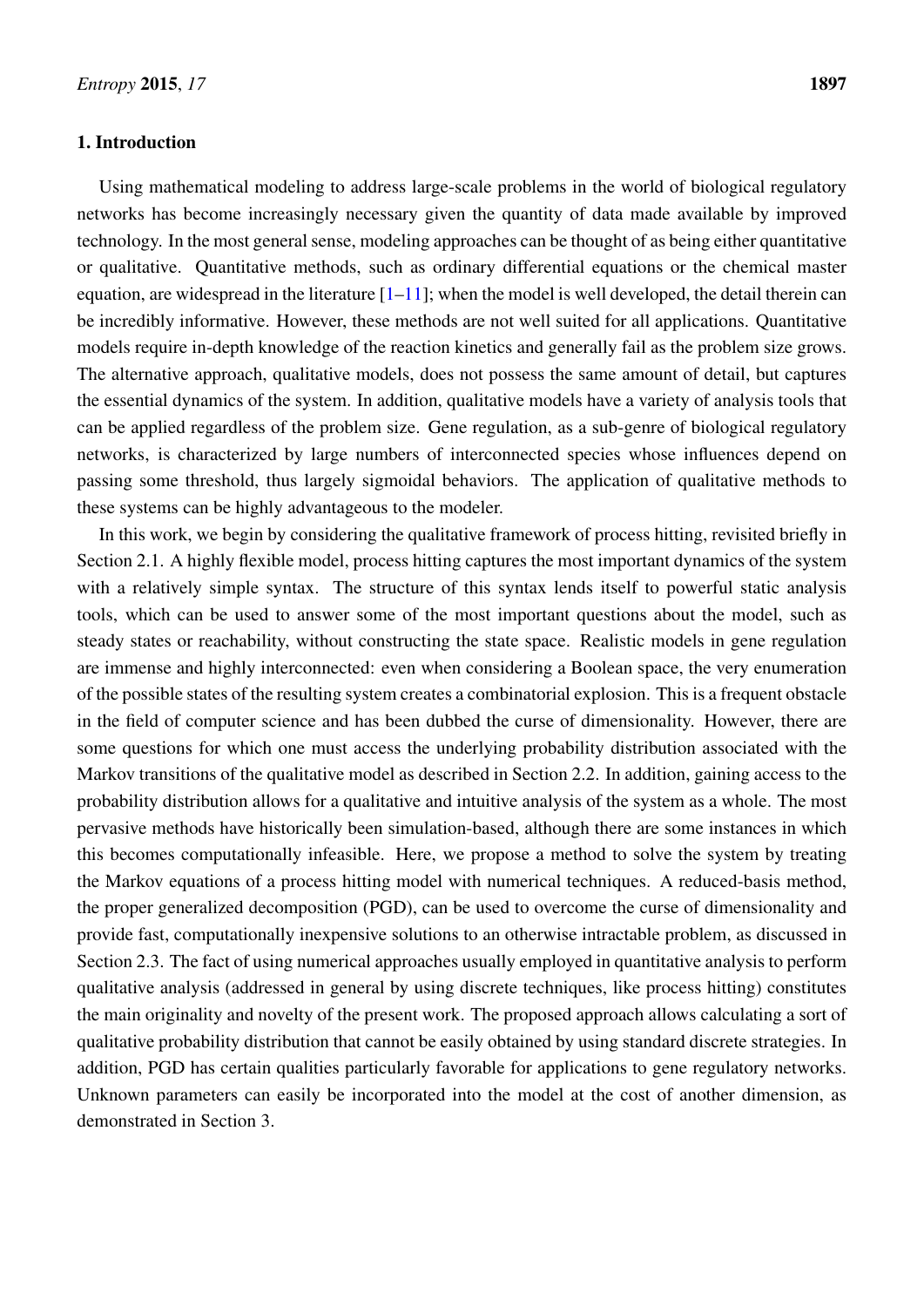#### 2. Methodologies

# *2.1. Qualitative Modeling: Process Hitting*

Process hitting is a powerful, simple tool for the analysis of large regulatory networks. Historically related to the discrete models of Stuart Kauffman [\[12\]](#page-18-1) and René Thomas [\[13\]](#page-18-2), process hitting attempts to address problems of scalability in classical modeling methods, while maintaining the highest degree of expressiveness possible. Formally a subclass of asynchronous automata, it relies on large degrees of abstraction to describe the system as a whole. All interacting species, whether they be enzymes, genes or proteins, are abstracted as sorts. These sorts are then subdivided into processes, which could represent concentration levels, spatial configuration or any other form that has a distinct qualitative impact on the system.

Processes interact with one another via actions, in which processes hit one another to create a bounce to some new level of the same sort at a given rate. For gene regulatory networks, processes are often abstractions of relevant concentration ranges, discretized domains of real numbers and actions representing activation and inhibition reactions. Figure 1 illustrates how to define sorts, processes and actions from a biological understanding of an interaction. Process hitting relies on the initial construction of the most permissive dynamics, otherwise called generalized dynamics, in which no restrictions are placed on the potential behaviors. An example of this can be seen in Figure [1.](#page-2-0)

<span id="page-2-0"></span>

Figure 1. Creating a process hitting action. In gene regulation, we consider two kinds of interactions between species: activation and inhibition. If  $a$  is an activator of  $b$ , it is common to represent this by a signed, directed graph (left). These interactions have a characteristic form: unlike kinetic reactions, activation and inhibition usually depend on the regulator passing some threshold concentration in order to become effective (middle). Process hitting (right) represents these reactions via actions: a activates b becomes  $a_1$  hits (solid arrow)  $b_0$ to bounce (dashed arc) to  $b_1$ . Generalized dynamics attempts to create the most permissive dynamics possible for the directed graph. Therefore, the absence of  $a$  effectively acts as an inhibitor, adding the action  $a_0$  hits  $b_1$  to bounce to  $b_0$ . Every action can be associated with temporal and stochastic parameters; the reaction rate, for example [\[14\]](#page-18-3).

The general dynamics may then be successively enriched by the addition of cooperative sorts in order to best capture some known biological behaviors or eliminate undesirable behaviors. Cooperative sorts represent not species, but rather, the combined effects when multiple regulators interact cooperatively on a single target. These sorts are the combined space of the original species; thus, they must be updated, such that the current state of the cooperative sort is compatible with the current state of each of its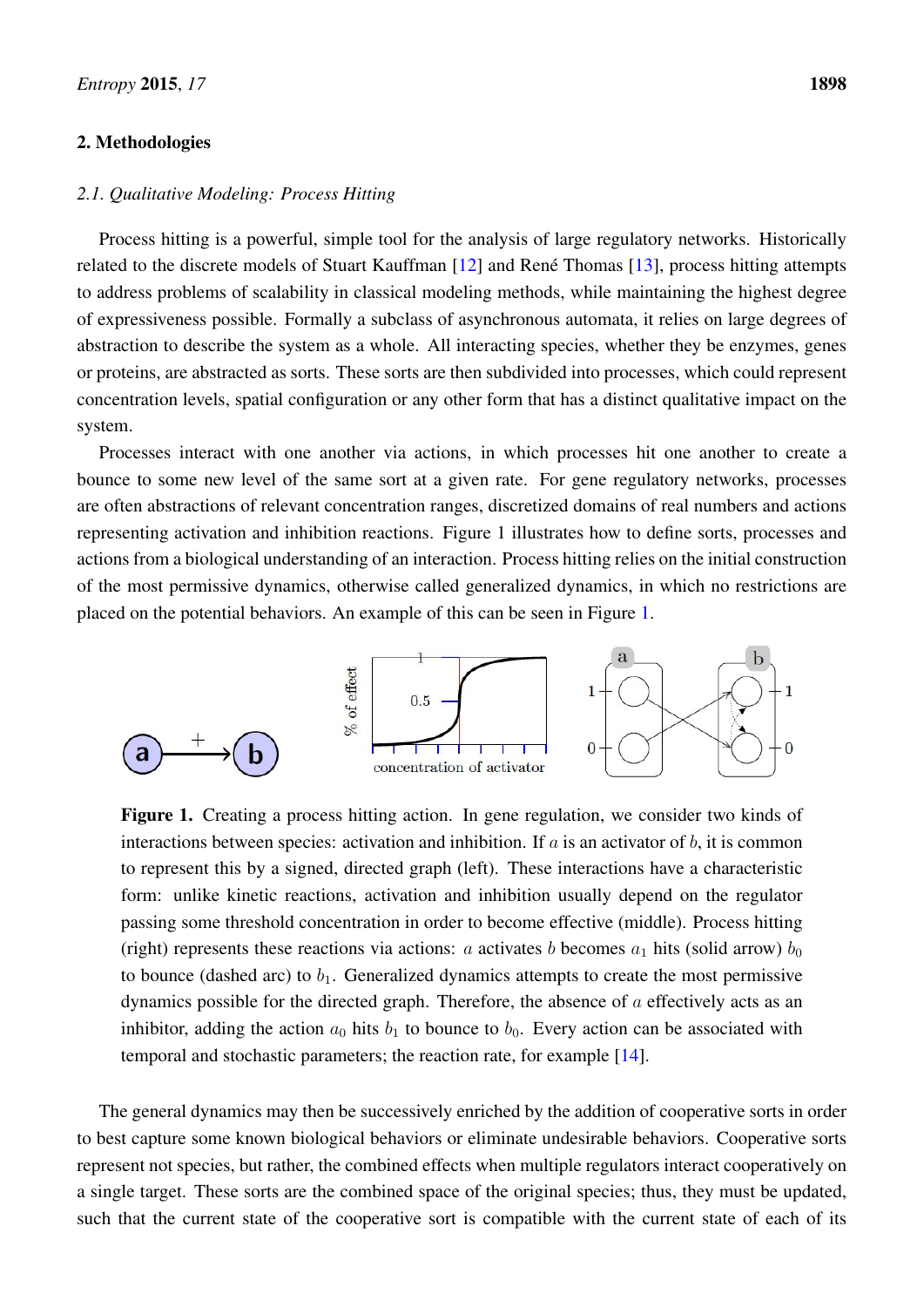<span id="page-3-0"></span>components. A visual explanation of the construction of a cooperative sort and its refinement of a process hitting model can be found in Figure [2.](#page-3-0)



**Figure 2.** Refinement of a model via cooperative sorts. Here,  $a$  is an activator of  $c$ , while b inhibits c. The generalized dynamics of the system have been constructed on the left. However, what should happen in the case that both and are present? According to the left-hand model, the system will oscillate. If we know more about how the system should function, however, we would like to be able to include this information in our model. With general dynamics, we are unable to express logical gates in which multiple species exhibit deterministic combined effects on a target, such as  $a \wedge -b$ , or the presence of the activator without the presence of the inhibitor. In order to add this combined interaction and eliminate the oscillatory behavior, we must refine the process hitting model with a cooperative sort, ab. This sort will handle the interactions of  $a$  and  $b$  on  $c$ , while leaving the original species to interact with other elements as before. In exchange, more actions must be added, such that  $a$ and  $b$  can effectively update  $ab$ , so that it truly reflects the current state of both elements. In our example,  $ab_{1,1}$  will not interact with  $c_0$ ; thus, c remains inactive.

Although this is a very simplistic representation of the inner kinetics of a biological process, process hitting semantics allow us to easily model interactions with only partial knowledge of the logical functions encoded therein and pave the way for powerful static analysis techniques in order to study fixed points, reachability and cut sets, which determine the minimum criteria for reachability, in spite of the present combinatorial explosion [\[15,](#page-18-4)[16\]](#page-18-5). Examples of process hitting at work can be found in Section 3, where we use static analysis to compare the fitness of the generalized dynamics model with that of the refined model. Furthermore, these tools are freely available online in a software called PINT. We will not attempt to expound completely on the details of process hitting here, but rather, point those interested towards [\[16\]](#page-18-5) for a formal and thorough introduction to the modeling framework. As we progress to a biological application in Section 3, greater clarity will be given to the concepts described above, including the relevance of cooperative sorts and the power of static analysis. For a more detailed overview of process hitting (PH), the reader can refer to Appendix [A.](#page-12-0)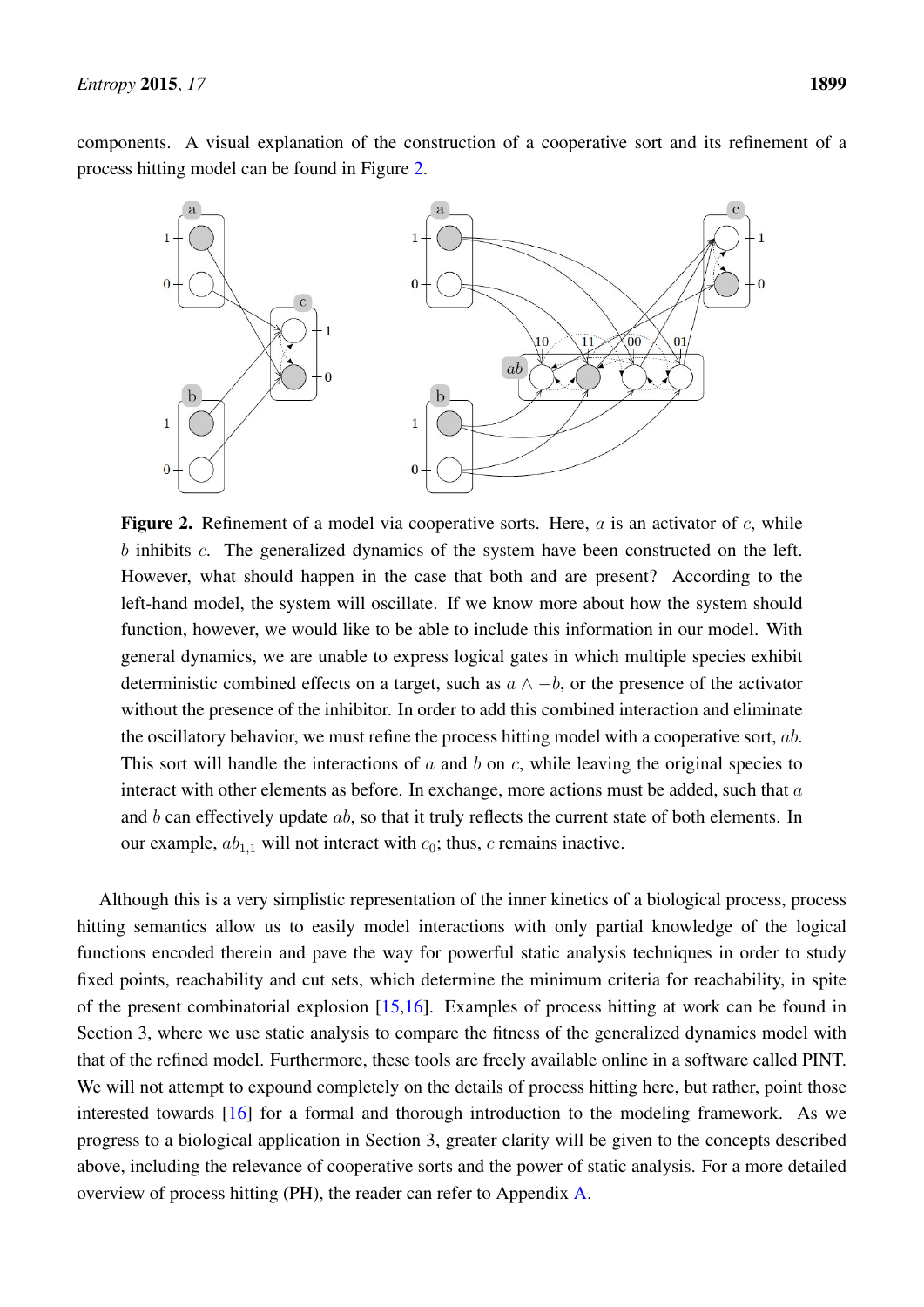#### *2.2. Treating Qualitative Systems with Numerical Techniques*

In order to address process hitting's global results, that is the full and complete description of the systems behavior given an initial condition, we must consider the framework in a stochastic context. Process hitting actions move the system from one state to another.

We consider *n* different chemical species (sorts, including cooperative sorts)  $S_i$ ,  $i = 1, \ldots, n$ , each one having  $K_i + 1$  possible levels (processes)  $s_i \in (0, 1, \ldots, K_i)$ ,  $i = 1, \ldots, n$ , and a set of m reactions (hits)  $R_j$ ,  $j = 1, \ldots, m$ , with propensity  $a_j$  encoding the reaction rate:

<span id="page-4-1"></span>
$$
\chi_{j,1}^{-} s_1^{-} \mathcal{S}_1 + \ldots + \chi_{j,n}^{-} s_n^{-} \mathcal{S}_n \xrightarrow{a_j} \chi_{j,1}^{+} s_1^{+} \mathcal{S}_1 + \ldots + \chi_{j,n}^{+} s_n^{+} \mathcal{S}_n
$$
 (1)

with  $\chi_{j,i}$  controlling the appearance of sort  $S_i$  in reaction j. For that purpose,  $\chi$  is a Boolean variable, *i.e.*,  $\chi_{j,i} = (0,1)$ .

The system state is defined from  $z = (s_1, \ldots, s_n)$ . Thus, reaction j transforms the state  $\hat{z} =$  $(s_1^-, \ldots, s_n^-)$  into z, with  $\mathbf{z} = \hat{\mathbf{z}} + \mathbf{v}_j$ ,  $\mathbf{v}_j = (s_1^+ - s_1^-, \ldots, s_n^+ - s_n^-)$ .

As a memoryless random walk, each action corresponds to a Markov equation, the so-called chemical master equation (CME), which tracks the net change in the probability of existing at a certain state and time  $\Psi(\mathbf{z}, t)$ :

<span id="page-4-0"></span>
$$
\frac{d\Psi(\mathbf{z},t)}{dt} = \sum_{j=1}^{m} a_j (\mathbf{z} - \mathbf{v}_j, t) \Psi(\mathbf{z} - \mathbf{v}_j, t) - a_j (\mathbf{z}, t) \Psi(\mathbf{z}, t)
$$
(2)

with the propensity  $a_i$  depending on the system state and time.

The result is a system of linear, time-dependent, differential equations, defined given an initial condition. Some of the most famous and broadly-used techniques for addressing problems such as these have been simulation based. Simulation can become computationally expensive with respect to computing time and available memory when addressing highly multidimensional models, as in the case of Equation [\(2\)](#page-4-0), when the number of species increases. An alternative approach is the direct application of a numerical method to the Markov equations. Here, we propose proper generalized decomposition (PGD) as an effective and well-suited technique for gene regulatory networks.

PGD [\[10,](#page-18-6)[17–](#page-18-7)[20\]](#page-18-8) is a multi-linear numerical solver that assumes that the target, in this case the probability distribution  $\Psi(z, t)$ , can be written as a sum of a product of separable functions of the interacting species,  $F_i(s_i)$ ,  $i = 1, \ldots n$ , and time,  $F_i(t)$ :

<span id="page-4-2"></span>
$$
\Psi(\mathbf{z},t) = \Psi(s_1,\ldots,s_n,t) \approx \sum_{k=1}^{Q} \psi^k(\mathbf{z}) \cdot F_t^k(t) = \sum_{k=1}^{Q} F_1^k(s_1) \cdot F_2^k(s_2) \cdot \ldots \cdot F_n^k(s_n) \cdot F_t^k(t)
$$
(3)

In essence, PGD is very close to tensor approximation-based strategies that were successfully considered for solving the CME in [\[21\]](#page-18-9).

PGD is performed iteratively, starting at some arbitrary guess and searching for sets of functions, one functional product at a time, which will minimize the residual of the running sum. These functions are colloquially called modes; however, since the only objective is the reduction of the residual, there is no underlying notion that they represent the greatest source of variance, as is the case with principal component analysis. Although the accuracy increases with the number of modes considered in the finite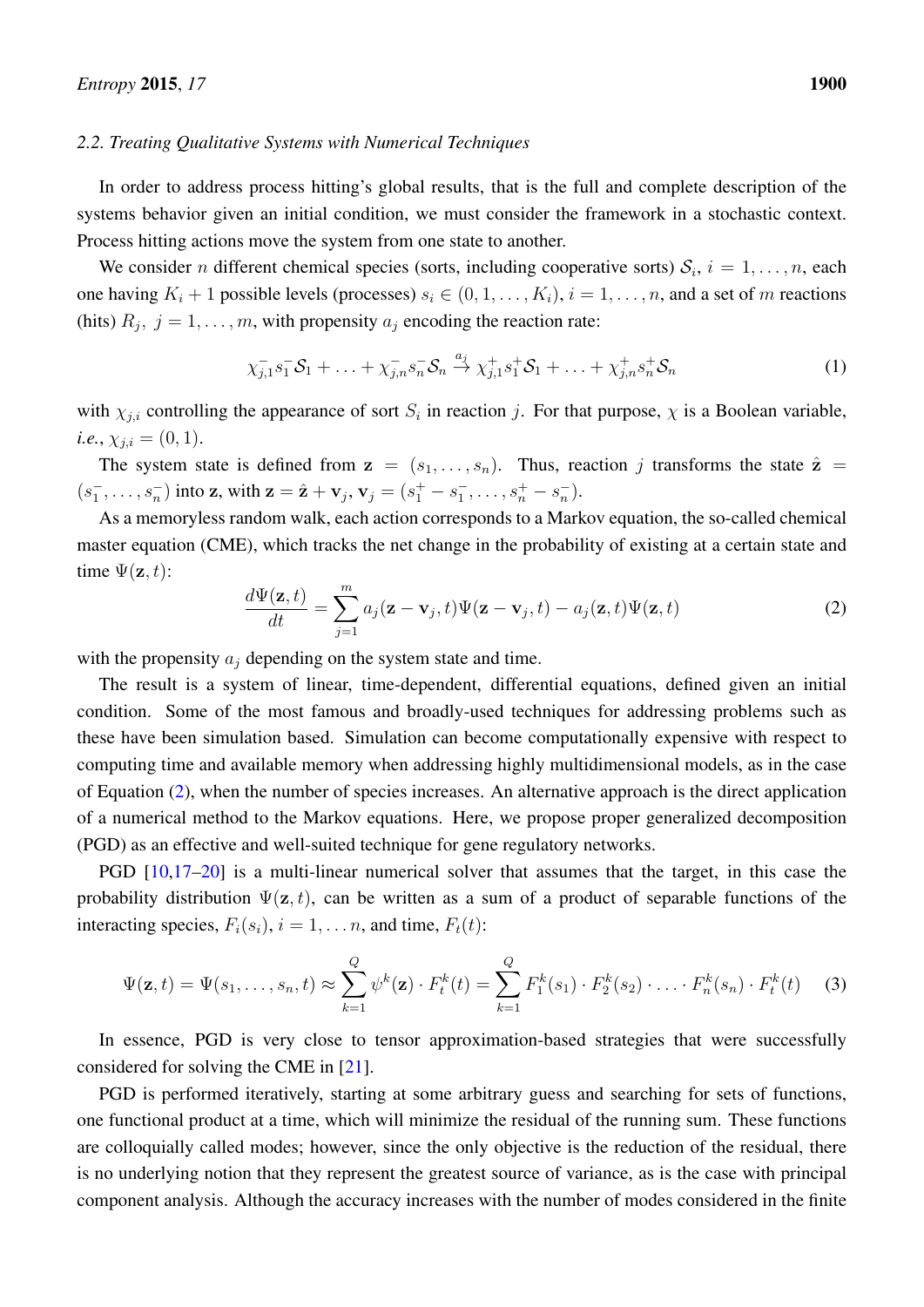sum decomposition, we assume that only a limited number  $Q$  of functional products are needed to capture the behavior of the system.

The calculation of functions involved in the separated representation is performed on the fly, from the weak form related to the CME [\(2\)](#page-4-0):

$$
\int_{\Omega \times \mathcal{I}} \Psi^*(\mathbf{z}, t) \frac{d\Psi(\mathbf{z}, t)}{dt} d\mathbf{z} dt
$$
\n
$$
= \int_{\Omega \times \mathcal{I}} \Psi^*(\mathbf{z}, t) \left\{ \sum_{j=1}^m a_j (\mathbf{z} - \mathbf{v}_j, t) \Psi(\mathbf{z} - v_j, t) - a_j (\mathbf{z}, t) \Psi(\mathbf{z}, t) \right\} d\mathbf{z} dt
$$
\n(4)

where  $z \in \Omega = \omega_1 \times \ldots \times \omega_n$ ,  $\omega_i = (0, 1, \ldots, K_i)$  and  $t \in \mathcal{I} = (0, \mathcal{T}]$ . In fact, the domains  $\omega_i$  in which the species levels are defined being discrete, the integral in  $\omega_i$  reduces to a discrete sum.

As just indicated, the algorithm proceeds iteratively, by computing one term of the finite sum at each iteration. If we assume that at iteration  $p - 1$  the solution writes:

$$
\Psi^{p-1}(\mathbf{z},t) = \sum_{k=1}^{p-1} \psi^k(\mathbf{z}) \cdot F_t^k(t) = \sum_{k=1}^{p-1} F_1^k(s_1) \cdot F_2^k(s_2) \cdot \ldots \cdot F_n^k(s_n) \cdot F_t^k(t)
$$
(5)

at the next iteration p, the solution  $\Psi^p(\mathbf{z}, t)$  reads:

$$
\Psi^{p}(\mathbf{z},t) = \sum_{k=1}^{p} F_{1}^{k}(s_{1}) \cdot F_{2}^{k}(s_{2}) \cdot \ldots \cdot F_{n}^{k}(s_{n}) \cdot F_{t}^{k}(t)
$$
\n
$$
= \sum_{k=1}^{p-1} F_{1}^{k}(s_{1}) \cdot F_{2}^{k}(s_{2}) \cdot \ldots \cdot F_{n}^{k}(s_{n}) \cdot F_{t}^{k}(t) + F_{1}^{p}(s_{1}) \cdot F_{2}^{p}(s_{2}) \cdot \ldots \cdot F_{n}^{p}(s_{n}) \cdot F_{t}^{p}(t)
$$
\n
$$
= \sum_{k=1}^{p-1} \psi^{k}(\mathbf{z}) \cdot F_{t}^{k}(t) + \psi^{p}(\mathbf{z}) \cdot F_{t}^{p}(t)
$$
\n
$$
= \Psi^{p-1}(\mathbf{z},t) + \psi^{p}(\mathbf{z}) \cdot F_{t}^{p}(t)
$$
\n(6)

where the unknown functions  $F_i^p$  $F_i^p(s_i)$  and  $F_i^p$  $t_t^p(t)$  must be calculated.

The resulting weak form at the present iteration reads:

<span id="page-5-0"></span>
$$
\int_{\Omega \times \mathcal{I}} \Psi^*(\mathbf{z}, t) \left\{ F_1^p(s_1) \cdot \ldots \cdot F_n^p(s_n) \frac{dF_t^p(t)}{dt} \right\} d\mathbf{z} dt \n- \int_{\Omega \times \mathcal{I}} \Psi^*(\mathbf{z}, t) \left\{ \sum_{j=1}^m a_j (\mathbf{z} - \mathbf{v}_j, t) \psi^p(\mathbf{z} - \mathbf{v}_j) F_t^p(t) - a_j (\mathbf{z}, t) \psi^p(\mathbf{z}) F_t^p(t) \right\} d\mathbf{z} dt \n= - \int_{\Omega \times \mathcal{I}} \Psi^*(\mathbf{z}, t) \left\{ \sum_{k=1}^{p-1} F_1^k(s_1) \cdot \ldots \cdot F_n^k(s_n) \frac{dF_t^k(t)}{dt} \right\} d\mathbf{z} dt \n+ \int_{\Omega \times \mathcal{I}} \Psi^*(\mathbf{z}, t) \left\{ \sum_{j=1}^m a_j (\mathbf{z} - \mathbf{v}_j, t) \sum_{k=1}^{p-1} \psi^k(\mathbf{z} - \mathbf{v}_j) F_t^k(t) - a_j (\mathbf{z}, t) \sum_{k=1}^{p-1} \psi^k(\mathbf{z}) F_t^k(t) \right\} d\mathbf{z} dt
$$
\n(7)

with:

$$
\psi^k(\mathbf{z}-\mathbf{v}_j)=F_1^k(s_1-v_{j,1})\cdot\ldots\cdot F_n^k(s_n-v_{j,n})\left.\begin{matrix} \& j\end{matrix}\right\}\quad k=1,\ldots,p
$$
\n
$$
\psi^k(\mathbf{z})=F_1^k(s_1)\ldots F_n^k(s_n)
$$
\n
$$
(8)
$$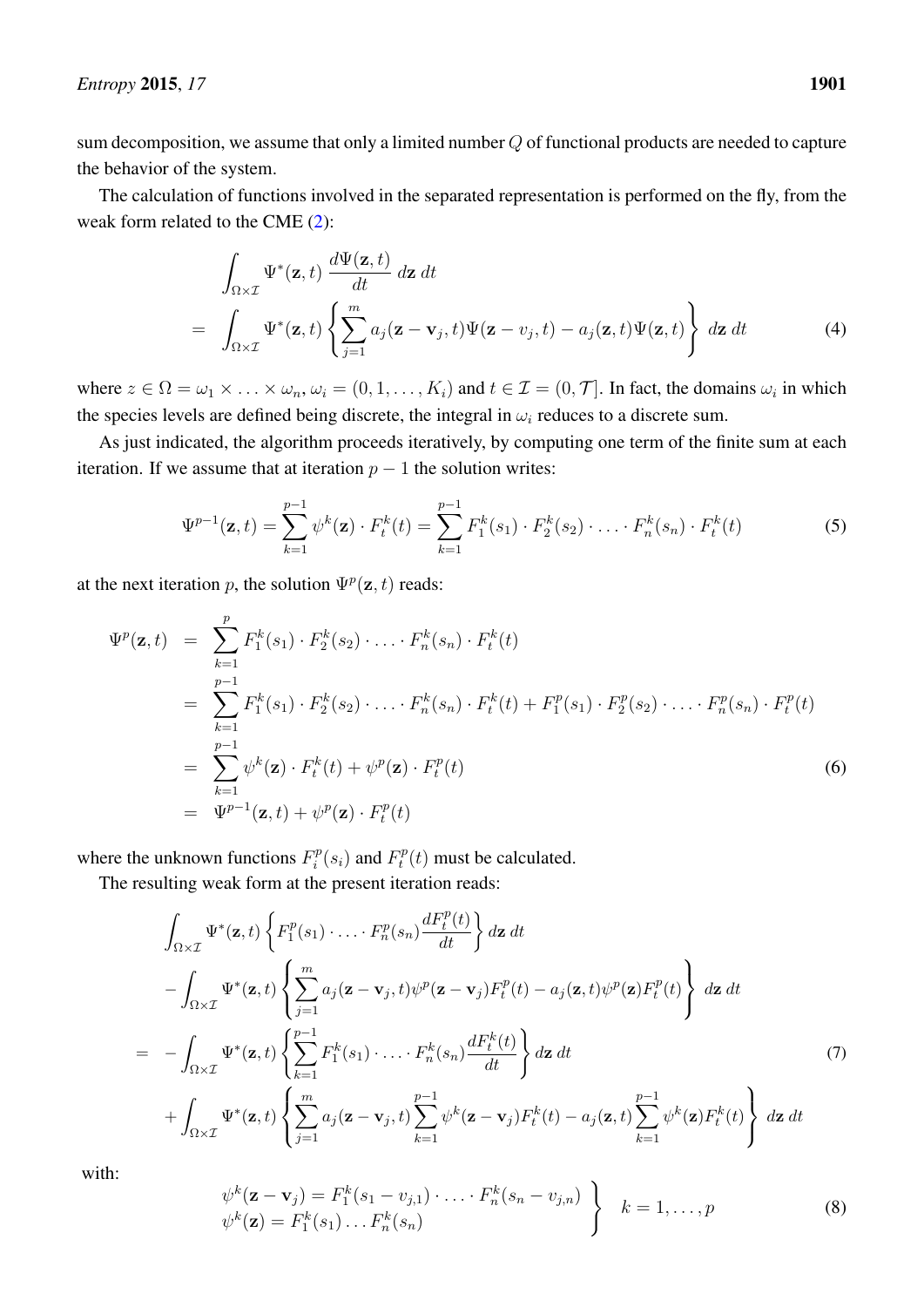<span id="page-6-0"></span>
$$
\Psi^*(\mathbf{z},t) = F_1^*(s_1) \cdot F_2^p(s_2) \cdot \ldots \cdot F_n^p(s_n) \cdot F_t^p(t) + F_1^p(s_1) \cdot F_2^*(s_2) \cdot \ldots \cdot F_n^p(s_n) \cdot F_t^p(t) + \ldots \n+ F_1^p(s_1) \cdot F_2^p(s_2) \cdot \ldots \cdot F_n^*(s_n) \cdot F_t^p(t) + F_1^p(s_1) \cdot F_2^p(s_2) \cdot \ldots \cdot F_n^p(s_n) \cdot F_t^*(t)
$$
\n(9)

Introducing the test function [\(9\)](#page-6-0) into the weak form [\(7\)](#page-5-0) results in a nonlinear problem whose solution requires an appropriate linearization strategy. The simplest strategy consists of an alternated directions fixed point algorithm, which, considering known functions  $F_2^p$  $F_2^p(s_2), \ldots, F_n^p(s_n), F_t^p(t)$  (initialized randomly), calculates  $F_1^p$  $T_1^p(s_1)$ . From the just updated  $F_1^p$  $T_1^p(s_1)$  and  $F_3^p$  $F_3^p(s_2), \ldots, F_n^p(s_n), F_t^p(t)$ , function  $F_2^p$  $2^p(z_2)$  is updated. Then, function  $F_3^p$  $S_3^p(s_3)$  is updated, and so on, until calculating  $F_t^p$  $t_t^p(t)$  from the just updated  $F_1^p$  $T_1^p(s_1), \ldots, F_n^p(s_n)$ . Then, the iteration continues until reaching convergence, that is the fixed point that results in functions  $F_1^p$  $T_1^p(s_1), \ldots, F_t^p(t)$ . Because the calculation of functions  $F_i^p$  $\zeta_i^p(s_i)$ , for  $i = 1, \dots, n$ , follows the same rationale, in Appendix [B,](#page-15-0) we summarize the procedure for calculating those functions  $F_i^p$  $i^p(s_i)$ , as well as the function depending on time  $F_t^p$  $t^p(t).$ 

Having calculated  $\Psi^p(z, t)$ , the enrichment procedure continues for calculating using the same rationale  $\Psi^{p+1}(\mathbf{z},t) = \Psi^p(\mathbf{z},t) + F_1^{p+1}$  $T_1^{p+1}(s_1)\cdot \ldots \cdot F_n^{p+1}(s_n) \cdot F_t^{p+1}$  $t_t^{p+1}(t)$ . The enrichment stops as soon as  $\|\Psi^Q - \Psi^{Q-1}\| < \epsilon$ . Alternative goal-oriented stopping criteria exist and were successfully applied in our former works [\[22\]](#page-19-0).

For more details on the fundamental and technical details on the PGD, the reader can refer to [\[23–](#page-19-1)[26\]](#page-19-2) and the references therein.

When considering a network of n species with  $K$  possible levels (for the sake of simplicity, we assume for a while that  $K_i = K$ ,  $\forall i$ , solved at P time steps, the resulting complexity scales with  $Q \cdot (n \cdot K)$ (the complexity related to the solution of the time problem being negligible) instead of  $K<sup>n</sup>$  involved in an hypothetical mesh or grid that should be solved  $P$  times. The separated representation is sketched in Figure [3,](#page-7-0) which emphasizes the fact that a 3D problem can be solved as a sequence of one-dimensional problems. If, for a while, we consider  $K = 3$  and 100 terms in the finite sum decomposition,  $Q = 100$ , the complexity of the PGD solver will scale as  $300n$ , with n the number of species involved in the network, while standard mesh-based discretizations will scale as  $3<sup>n</sup>$ . We can notice that for  $n \approx 7$ , both complexities become equivalent, and for  $n \approx 15$ , the one related to the PGD is three orders of magnitude lower than the one involved in standard mesh-based discretizations.

The PGD approximation converges to the numerical solution of the problem when increasing the number of terms. To understand this fact, it suffices to realize that standard numerical solutions consist of a polynomial up to a certain degree, and a polynomial in many dimensions is no more than a finite sum of terms, each one involving the product of a function of each coordinate. This fact proves the generality of the separated representation involved in the PGD approach. The main difference with respect to standard procedures is that when considering the PGD approach, the different functions involved in these products are assumed unknown and are calculated on the fly.

It is important to note that the probability distribution obtained when applying the PGD constructor converges towards the one related to Equations  $(1)$  and  $(2)$ . If these Equations  $((1)$  and  $(2))$  describe the true probability distribution, then the solution [\(3\)](#page-4-2) obtained by invoking the PGD constructor will approach the true probability distribution if we consider an adequate number of terms  $Q$  in [\(3\)](#page-4-2).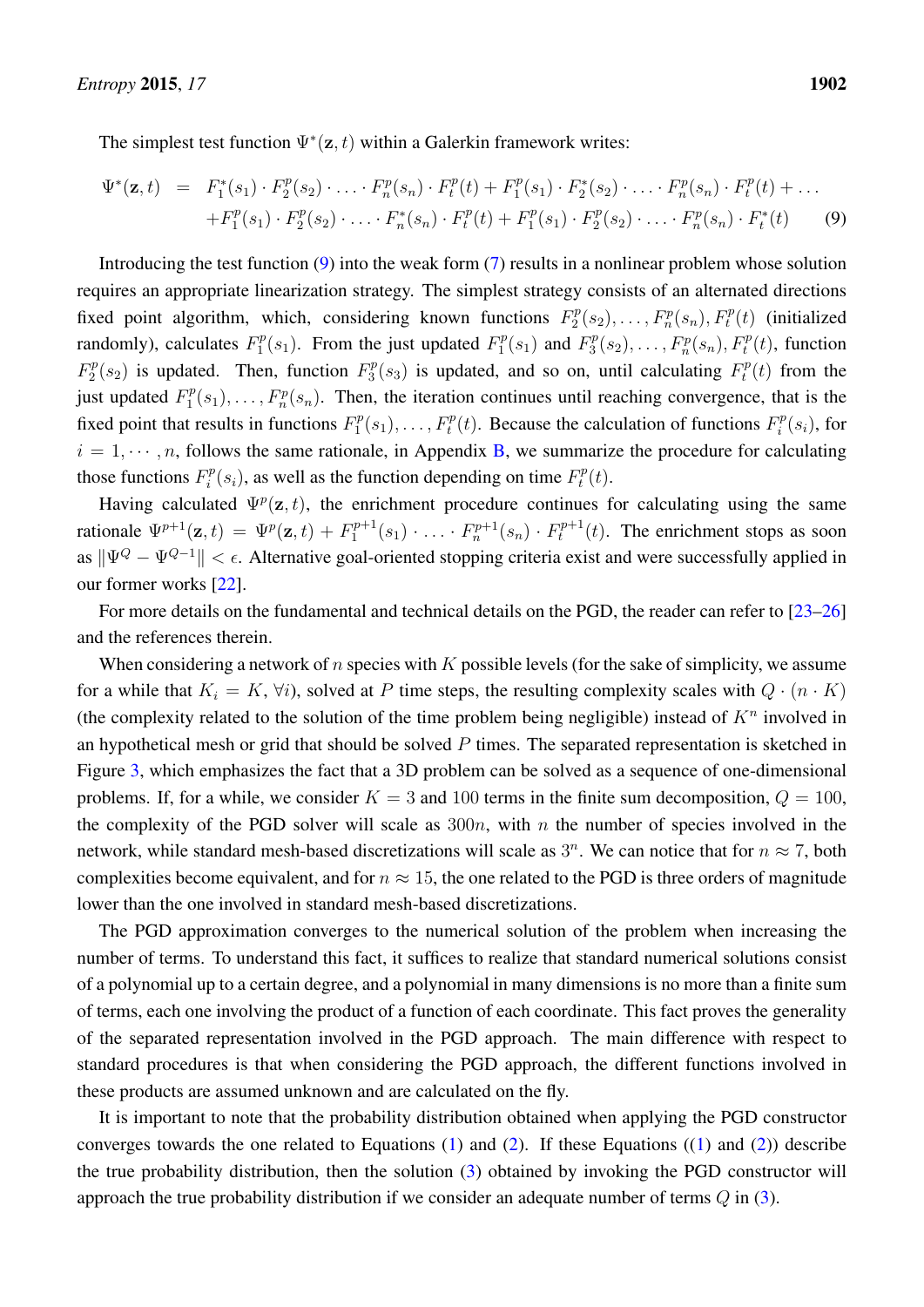In what follows, when considering the chemical master equation formalism for qualitative modeling purposes, the possible levels of each species reduce in general to a few states, e.g.,  $(0, 1)$  for expressing the presence or not of the considered species or  $(0, 1, 2)$  for indicating little, moderate or a high number of individuals in the involved species. Within the qualitative modeling framework considered in the present work, a constant rate is associated with each reaction [\[9\]](#page-18-10). Each reaction implies given species with given concentration levels (different concentration levels of the same species could define different reactions with their own rates). The considered rates have a significant impact in the systems dynamics. When considering the PGD framework, one can consider these rates as extra-coordinates for calculating all of the dynamics related to each choice of these rates. This possibility is specific to PGD approaches and could be used precisely for better identifying rates from experiments.

In our former works [\[10\]](#page-18-6), we considered complex functional dependences of kinetic rates, as is usual when addressing quantitative models within the chemical master equation framework; however, and without loss of generality, in the present applications, all of the involved rates are considered constant, as is usual when considering qualitative models. Qualitative descriptions even when addressed with numerical techniques as the one here proposed can describe the main system features in a qualitative way. Analyses requiring a quantitative approach require finer descriptions and determination of the kinetic rates. Each approach (qualitative and quantitative) has its respective domains of applicability, whose comparison is out of the scope of the present work.

<span id="page-7-0"></span>

Figure 3. Decomposition of a state space. This illustration shows how a multidimensional space, for example a cubic space of three dimensions involving  $3<sup>3</sup>$  degrees of freedom, can be decomposed into the product of the individual dimensions,  $3 \cdot 3$ . This mathematical property is exploited by PGD in that we search for the individual vectors, which are of a relatively small size, never touching the full state space. In such a way, we move from a complexity of  $K^n$  to  $K \cdot n$ .

### 3. Application to a Biological Network

It is easier to understand the concepts of process hitting and PGD, as well as to see their individual and combined benefits when seen in action in the context of a realistic application towards a gene regulatory network. Here, we investigate a medium-scale model of the ErbB signaling pathway, which regulates the cell transition from the G1 to S life phase, an important checkpoint that determines whether a cell should divide, delay division or enter a quiescent state. Overexpression of ErbB is associated with many kinds of cancer, and drugs that target it and its receptor are common treatments for breast, lung and colon cancers. The directed graph for this network was taken from [\[27\]](#page-19-3), where twenty species interact according to Boolean rules. The directed graph can be found in the Appendix for reference. We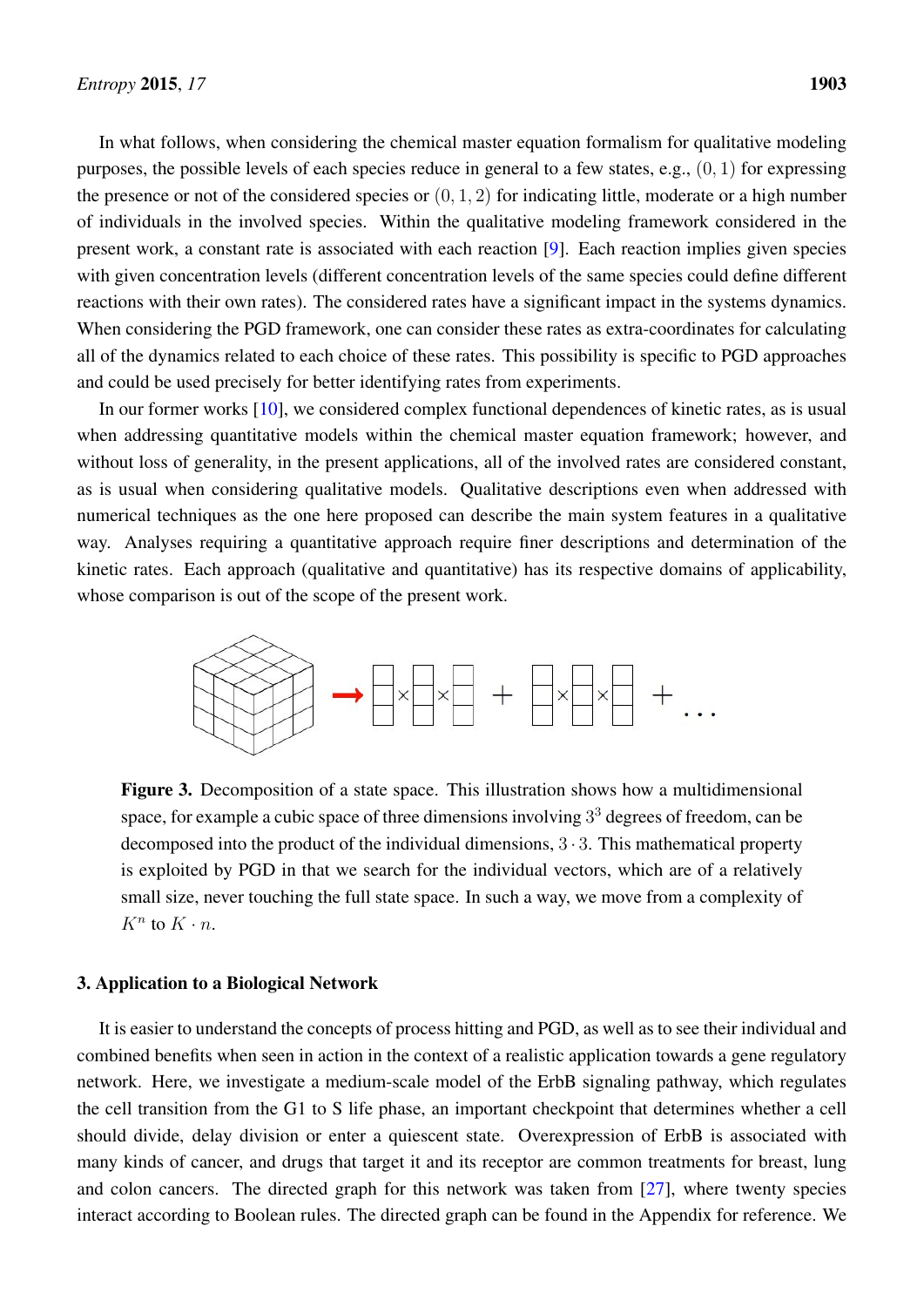begin our application by constructing a process hitting model from this Boolean predecessor, taking the most permissive, generalized dynamics, followed by its refinement via the incorporation of cooperative sorts. The impact that this refinement has on both the statistical analysis and application of PGD will be investigated, both in terms of expressiveness and complexity. Finally, the potential of PGD's capacity to easily incorporate model parameters as extra coordinates will be demonstrated by taking many potential values for the rates of two reactions in the directed graph.

<span id="page-8-0"></span>Table 1. Results for ErbB models using generalized dynamics and a refinement with cooperative sorts. Here, the two models were tested using three sanity checks related to our biological understanding of the system: the presence of fixed points, the lack of impossible behaviors and the presence of demonstrated behaviors. In order to be considered a functioning model, pRB should remain at rest when the system is universally inactive, including the absence of input protein EGF. However, in the presence of EGF, a signal should be able to propagate through the system, potentially activating pRB. We see that, while the generalized dynamics were able to propagate a signal from EGF to pRB (EGF present), it was not able to prevent sporadic activation of pRB in a system at rest (EGF absent), nor find any fixed points.

| <b>Model</b> | <b>Fixed points</b>   EGF absent   EGF present |      |      |
|--------------|------------------------------------------------|------|------|
| Gen. Dynam.  |                                                | Fail | Pass |
| Refined      |                                                | Pass | Pass |

The translation of a Boolean model to the generalized dynamics of process hitting is relatively straight forward, as shown in Figure [2:](#page-3-0) the absence of an activator effectively serves as an inhibitor and *vice versa*. The formal relationship between Boolean networks and process hitting can be found in [\[28\]](#page-19-4). At this point, we would like to investigate the model to see if it adequately reflects our biological understanding of the system as a whole: are experimentally demonstrated states reachable; are impossible states unreachable; and are there fixed points if steady-state behaviors exist? These questions constitute sanity checks, making sure our model is not essentially flawed from the beginning. The structure of the system (see Appendix [C\)](#page-16-0) suggests two species of experimental interest: EGF as an input, having no predecessor, and pRB as output, having no successor. Using these two species, we can easily formulate simple reachability criteria in order to perform sanity checks on our model. We consider a system at rest, in which all components begin in their inactive state. If no changes are made on the input protein, EGF when it is inactive, we expect that the system will remain at rest and that no change is to occur in the output protein. However, if EFG is introduced, the signal should be able to propagate to the output, pRB. In order to be a feasible model, the system must pass these two criteria. Results from static analysis, shown in Table [1,](#page-8-0) provide good evidence that the generalized dynamics are too permissive and do not accurately capture the biological behaviors, which are essential for a functioning model: not only are we unable to find any fixed points within the system, for which we do expect to find at least one, but the protein pRB may become sporadically activated in a globally inactive system, failing the first sanity check. Therefore, we must refine the model, incorporating the suggested logical gate rules from [\[27\]](#page-19-3) via cooperative sorts. In doing so, we recapture these vital phenomena, finding three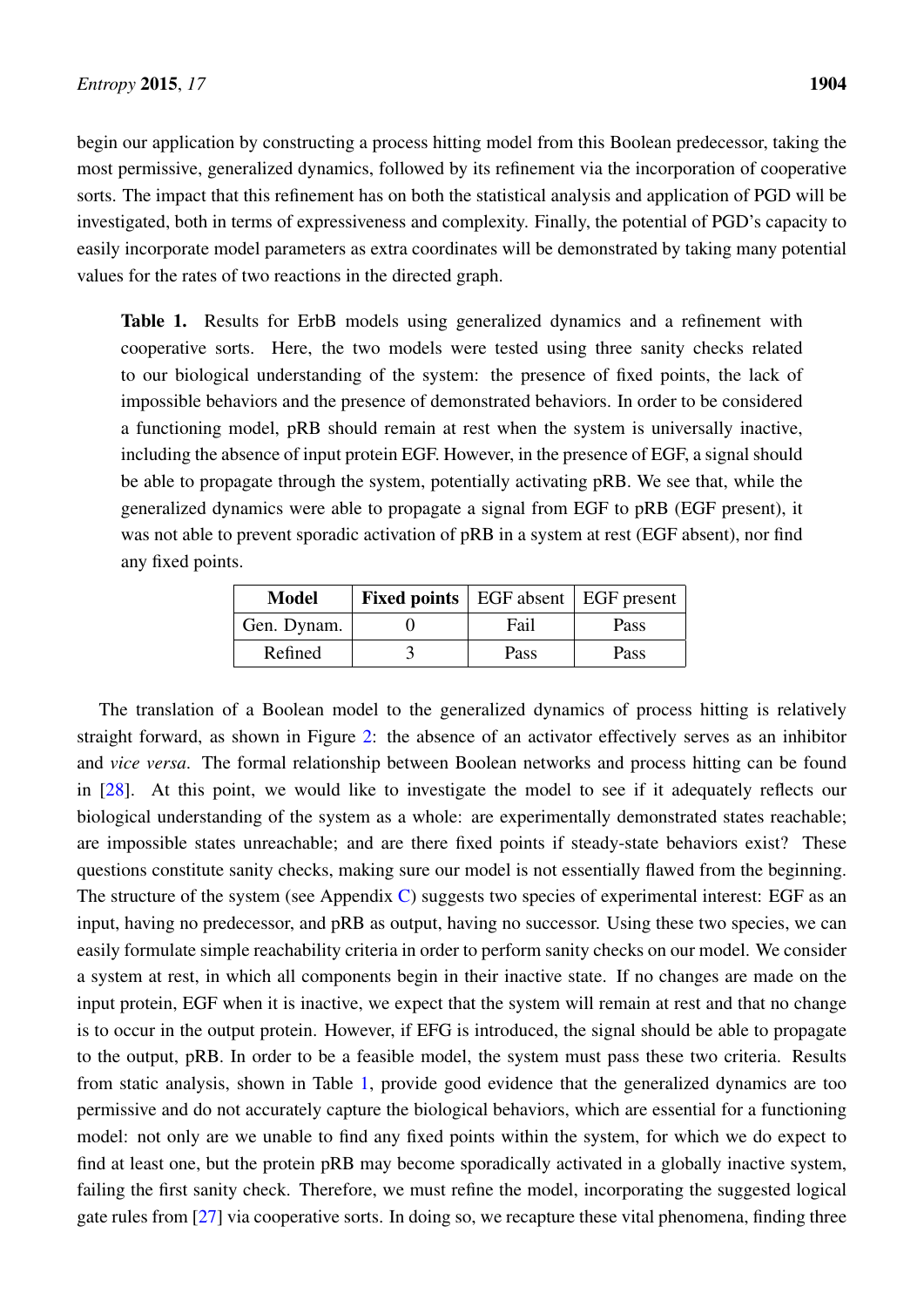fixed points and passing both sanity checks. These results were obtained in a matter of seconds, using simple commands in freely available software, allowing us to efficiently alter our model before investing time in more computationally expensive analysis.

## *3.1. Treating Qualitative Systems with Numerical Techniques*

The Markov equations of the process hitting actions provide a system of DEs to which we can apply PGD. Each species occupies a dimension of the state space. With two processes to each sort, the final problem is of size  $2^{20}$ , or over one million possible states. The underlying probability distribution is a function of these species and time. Our goal is to approximate this solution by a summation of separable functions:

$$
\Psi(\mathbf{z},t) \approx \sum_{k=1}^{Q} F_{EGF}^k(s_{EGF}) \cdot \ldots \cdot F_{pRB}^k(s_{pRB}) \cdot F_t^k(t)
$$
\n(10)

In the case of process hitting containing only the generalized dynamics, this is an appropriate and accurate method. However, once cooperative sorts are incorporated into the qualitative model, the cooperating species can no longer be represented by separable functions. To satisfy the enriched model, we may simply combine those dimensions that participate in cooperative sorts. While this does create vectors that grow exponentially with each added species, it is biologically implausible that more than three or four species would participate in a cooperative influence on a single target. Therefore, we can expect this growth to be cut short long before the dimension of a cooperative sort becomes too large. As we combine the state spaces so that they reflect their cooperative sorts, the error associated with PGD solutions as compared to the solution obtained from simulation techniques decreases.

However, what is to be done when one species participates in multiple cooperative sorts? There are two possibilities: either group species into a macro-species or leave them separated. The former possibility could blow up the state space of the combined species, due to chains of regulations forcing many species to be glued together. Hence, it may result in being unfeasible. The second one does not blow up (the state of individual species remains the same), but leads in general to more terms in the separated representation, due to the need to correct for the correlation effects of the regulation.

The solutions that we obtain from PGD are approximations of the full probability distribution corresponding to the Markov equations created by process hitting. From these probability distributions, we are able to make fast analysis of the global behaviors of the system: rather than being limited to asking the questions answerable using static analysis, a modeler can watch the system evolve through time and make general statements on the qualitative behavior.

### *3.2. Incorporation of Unknown Parameters*

It is often the case, especially in a growing field such as genomics, that elements of a regulatory network are disputed or unknown. Researchers may come to very different conclusions about the parameters that fit a particular system. With simulation techniques, each new set of parameters requires a full repetition of all of the trials, limiting the modeler and leading to *ad hoc* choices made for the sake of feasibility. However, PGD offers a simple way of incorporating these unknown parameters directly into the model, making it possible to obtain an approximate solution for a range of values all at once [\[10,](#page-18-6)[29\]](#page-19-5).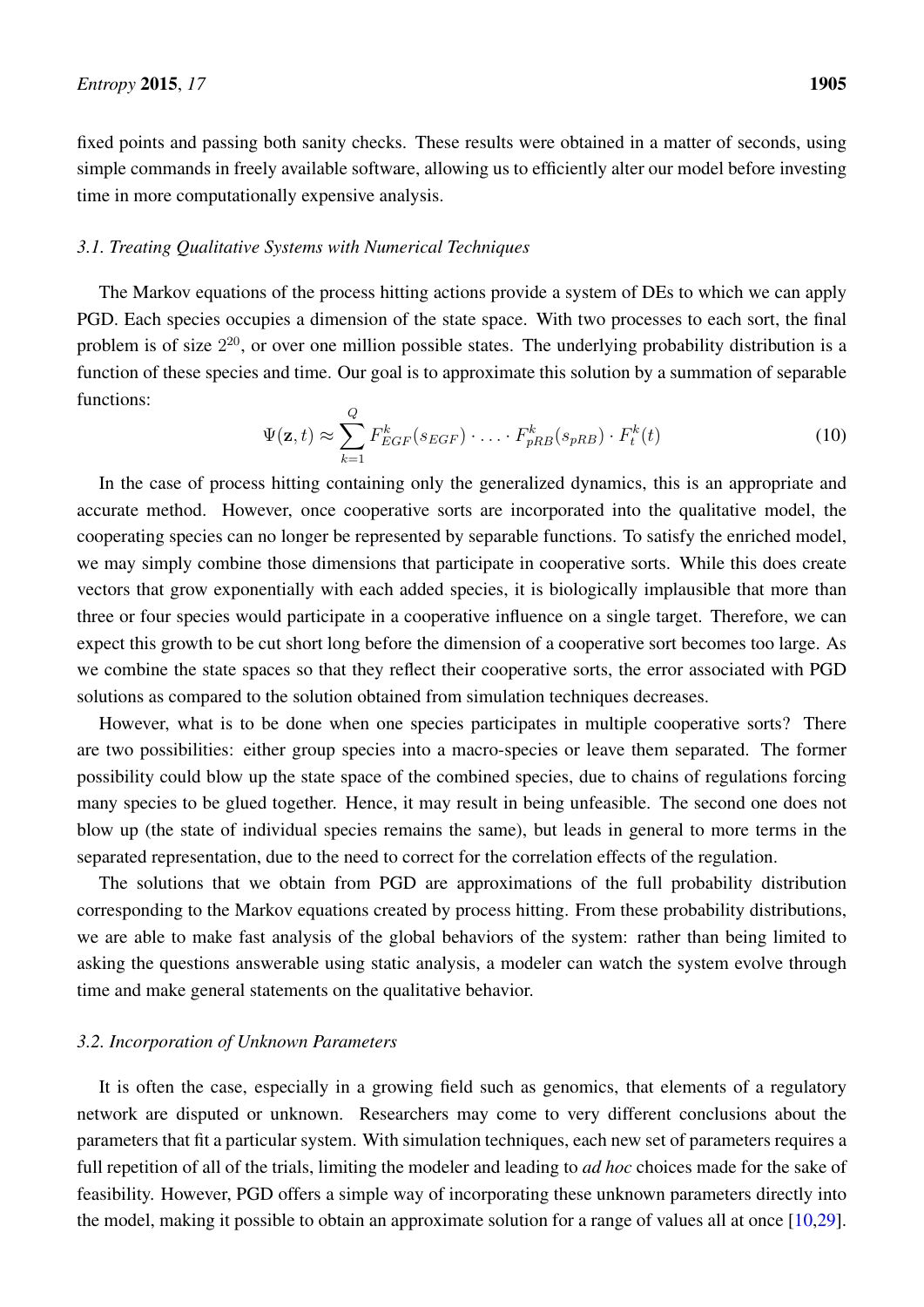The parameter is encoded as one of the separable spaces and is included at the cost of one dimension added to the overall solution space. For our example, perhaps one of the regulating reactions is difficult to study separately from the system as a whole, say interactions involving p27 and p21. Unlike the first half of the directed graph, which is simply an activation cascade, these proteins are involved in both inhibiting and activating relationships, so changes to their rate laws should more greatly influence the final expression of pRB. We would like to incorporate many potential values of the action firing rate  $r$ into our model, anywhere between two times faster  $2r$  and two times slower  $2/r$  than the other reactions in the system. Since our representation requires discretization, we consider forty equally-spaced values between  $r/2$  and  $2r$ . Our decomposition of  $\Psi(z, t)$  is changed slightly in order to accommodate the parameter r for the range of possible values from  $\Psi(z, r, t)$ :

$$
\Psi(\mathbf{z},r,t) \approx \sum_{k=1}^{Q} F_{EGF}^k(s_{EGF}) \cdot \ldots \cdot F_{pRB}^k(s_{pRB}) \cdot F_r^k(r) \cdot F_t^k(t)
$$
\n(11)

While simulation run time grows linearly with each element, 40-times longer since there are 40 values in the discretization, to obtain a result, we are able to derive a solution in relatively equal time using PGD. In Figure [4,](#page-10-0) we see three solutions for the protein pRB given different values of the rate parameter  $r$ :  $r/2$ ,  $3r/2$  and  $2r$ . These comparably fast results allow us to perform general analysis on the network by directly observing how the global behavior changes with parameters.

<span id="page-10-0"></span>

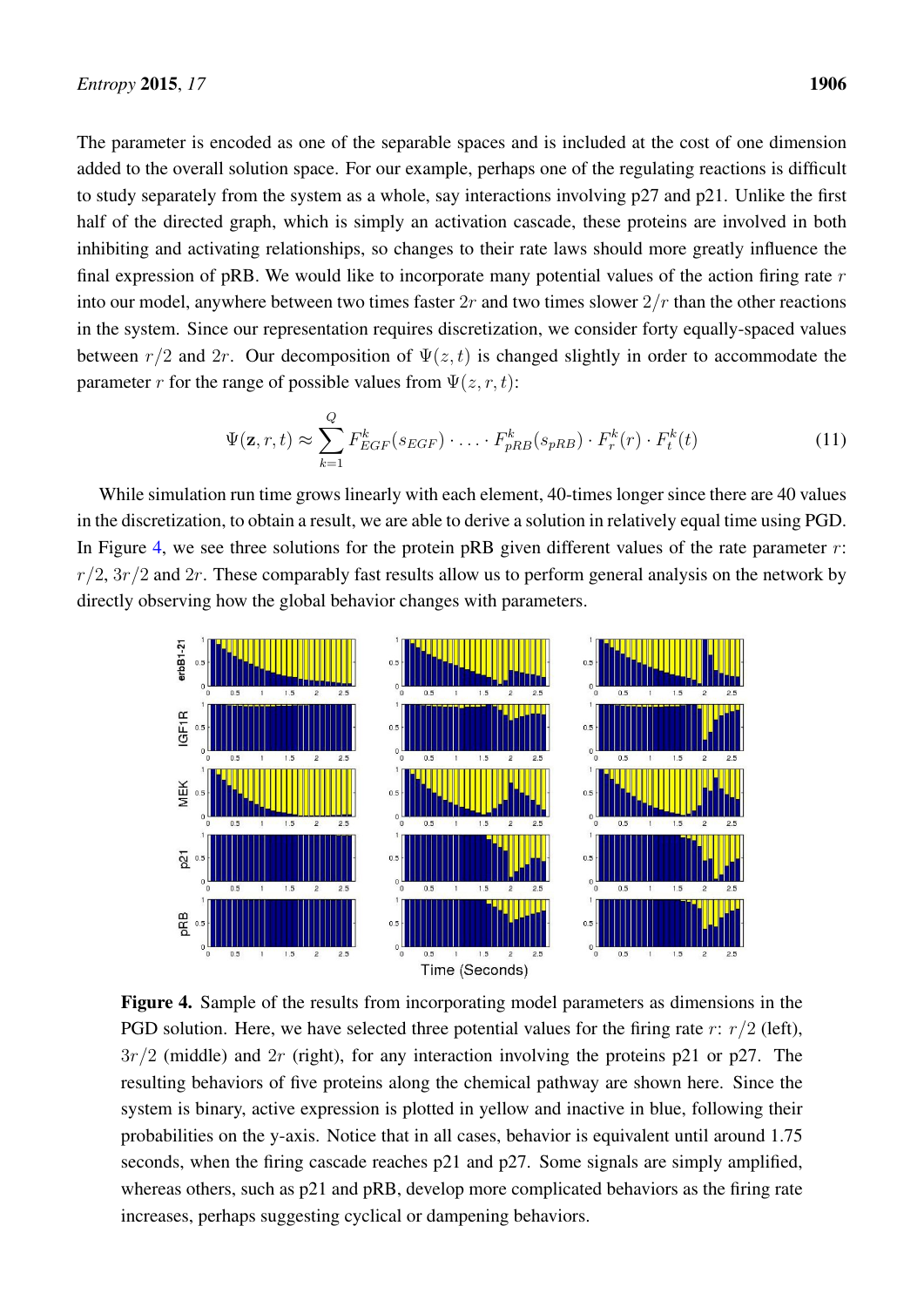#### 4. Evaluation and Analysis

Up to now, we have presented a new method of approaching discrete models of gene regulatory networks, uncovering briefly the origins of its individual components, process hitting and PGD, and applying it to a real biological system. As bioinformatics grows and many new methodologies are proposed, however, it is increasingly important to discuss in a straightforward manner how well our method performs, highlighting both its merits and weaknesses.

We began our approach by considering the discrete modeling framework of process hitting. This approach allows for a great extent of abstraction in the development of a regulatory model and comes with a well-developed analysis toolbox, making it an attractive starting framework. However, the application of PGD to Markov equations would be effective for any discrete modeling type that can be described as such. Process hitting does have an advantage in that the species that interact in nonlinear ways and thus must be represented together in the decomposition are well defined as cooperative sorts in the very construction of the model. Once the Markov equations have been provided, the method is relatively straightforward; PGD is a well-founded numerical method with thoroughly documented implementations.

As for the results themselves, there are several points to touch on: ease of analysis, model validation and accuracy. One of the most interesting aspects of this approach is the nature of the results: a full probability distribution as an approximate solution to a set of equations. As demonstrated in Figure [4,](#page-10-0) the output lends itself to visualization on an individual scale, that is for each protein involved. The behavior of a gene or protein can be described in very plain and qualitative terms, even for elements whose evolution is complicated and never reaches steady-state behaviors. However, the apparent behavior can only be taken at face value: while a protein may appear to oscillate or tend to a certain value, the solution is only valid for the limited time frame in which it is analyzed and is not tied to a mathematical principle governing its evolution. Furthermore, since the solution is approximative, it is possible that species whose static analysis proves total inactivation or activation would be found slightly activated or inactivated in the PGD solution, a potentially important distinction in the world of genomics. In such instances, the static analysis and numerical analysis may be found in conflict with one another, compromising the accuracy of the resulting analysis.

# 5. Conclusions

In the case of gene regulatory networks, there are many reasons why a modeler might choose the application of qualitative methods, one of which is process hitting. Process hitting offers many advantages for large-scale, which are often the more realistic, systems in the form of static analysis tools. These analysis tools alone, however, cannot provide the complete and intuitive solution of the system as a full probability distribution for each state over time. By translating process hitting actions to Markov equations, we are able to treat a system of PDEs directly. Proper generalized decomposition has proven efficient in solving process hitting models. As opposed to simulation techniques, which have been historically the preferred methodology, PGD can provide full solutions, including multiple unknown parameters, with a single run. Here, we have shown some of the potential of this method, applying a combination of static analysis and numerical tools in order to maximize the expressiveness and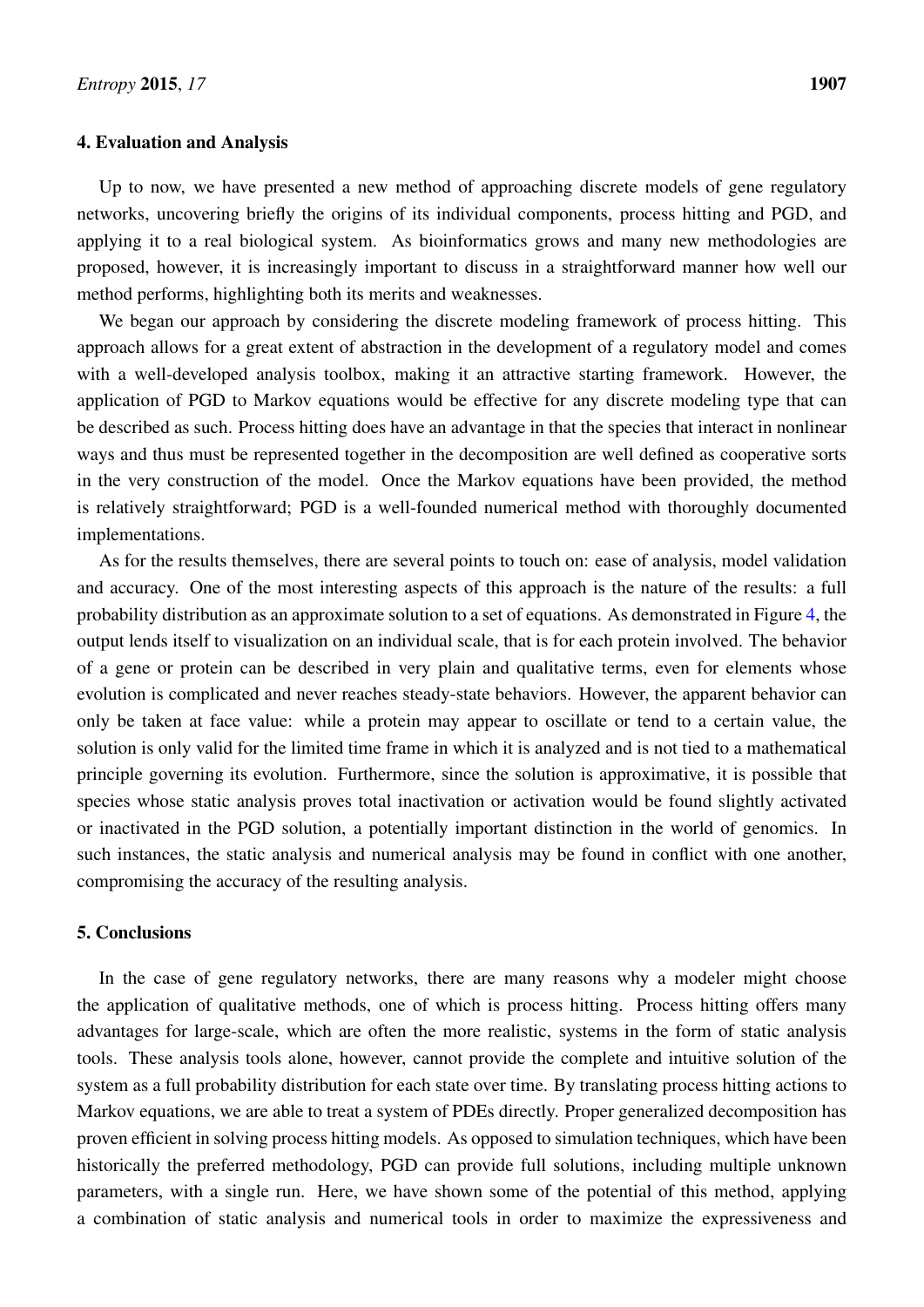understanding of a qualitative model. Only the basic elements of process hitting have been incorporated into the Markov equations considered, that is actions with simple rate laws. Including temporal and varied stochastic features into these equations would further increase its potential.

### Acknowledgments

The authors acknowledge the contribution of Courtney Chancellor, who participated during one year to this research activity, and the first author, Francisco Chinesta, acknowledges the support of the Institute Universitaire de France (IUF). The work of Elias Cueto and Francisco Chinesta has been partially funded by the Spanish Ministry of Economy and Innovation through Grant Number DPI2014-51844-C2-1-R.

# Author Contributions

Francisco Chinesta, Amine Ammar and Elias Cueto were in charge of the efficient treatment of the chemical master equation, whereas Morgan Magnin and Olivier Roux developed the qualitative modeling and its probabilistic counterpart. All authors have read and approved the final manuscript.

# Appendix

#### <span id="page-12-0"></span>A. Qualitative Modeling: Process Hitting

Process hitting is a powerful simple tool for the analysis of large regulatory networks. Historically related to the discrete models of Stuart Kauffman [11] and René Thomas [12], process hitting attempts to address problems of scalability in classical modeling methods while maintaining the highest degree of expressiveness possible. Formally a subclass of asynchronous automata, it relies on large degrees of abstraction to describe the system as a whole. All interacting species, whether they be enzymes, genes or proteins, are abstracted as sorts. These sorts are then subdivided into processes, which could represent concentration levels, spatial configuration or any other form which has a distinct qualitative impact on the system.

### *A.1. Generalized Dynamics*

Processes interact with one another via actions, in which processes hit one another to create a bounce to some new level of the same sort at a given rate. For gene regulatory networks, processes are often abstractions of relevant concentration ranges, discretized domains of real numbers, and actions represent activation and inhibition reactions. Figure 1 illustrates how to define sorts, processes and actions from a biological understanding of an interaction. Process hitting relies on the initial construction of the most permissive dynamics, otherwise called generalized dynamics, in which no restrictions are placed on the potential behaviors. An example of this can be seen in the following example.

# *A.2. Example: Generalized Dynamics of the Incoherent Feed-Forward Loop*

In order to illustrate the modeling process of a biological network using process hitting, we selected a common motif of regulatory and signaling network, the incoherent feed-forward loop [\[30\]](#page-19-6), whose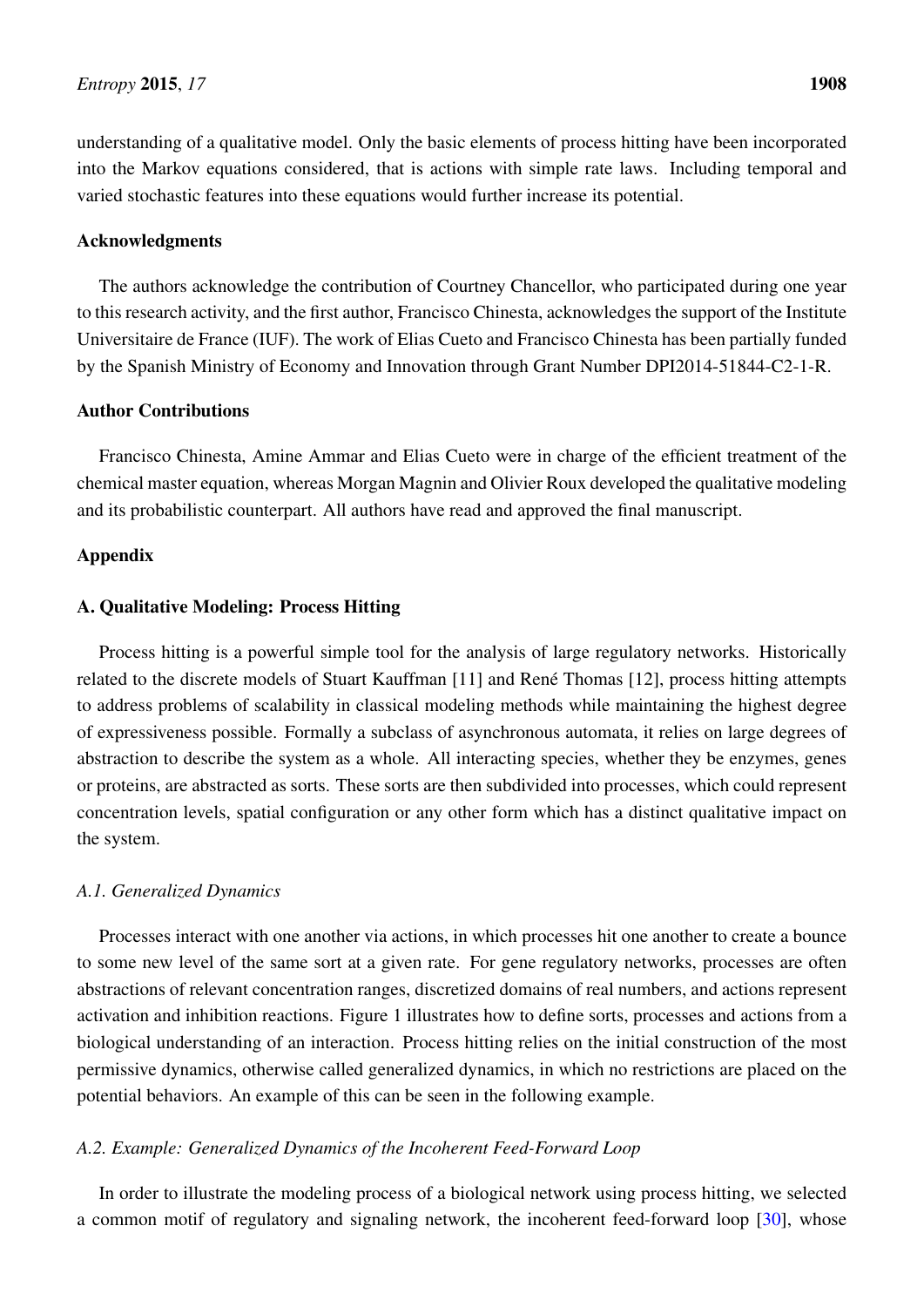interaction graph (IG) is given in Figure [5.](#page-13-0) The network has three components:  $a$  (assumed here to be constant), which activates b, and c, which is both activated by b and inhibited by a. It is called incoherent as c is both inhibited (directly) and activated (through  $b$ ) by  $a$ .

Thanks to the rules depicted above, the generalized Boolean dynamics of the IG in Figure [5](#page-13-0) can be automatically encoded in process hitting, resulting in the actions summarized in Figure [6a](#page-13-1).

Figure [6b](#page-13-1) draws the possible transitions from the state  $(a_1, b_0, c_0)$  of the generalized dynamics. First b is activated by  $a$ . Then, as there is no knowledge of the cooperation between  $a$  and  $b$  and  $c$ , there cannot be any consensus on the value of  $c$ . As a result, the value of  $c$  oscillates due to the successive independent activations by  $b$  and inhibitions by  $a$ .

<span id="page-13-0"></span>One can notice that the state-transition graph would have  $2<sup>3</sup>$  states, while the process hitting model is made of  $3 \times 2$  actions. This is an important feature of process hitting, since it makes it possible to tackle very large systems in which the number of states grows exponentially with the number of components.



Figure 5. Interaction graph of the incoherent feed-forward loop.

<span id="page-13-1"></span>

Figure 6. (a) Generalized Boolean dynamics of the incoherent feed-forward loop in process hitting. (b) Possible transitions from the state  $(a_1, b_0, c_0)$ .

# *A.3. Refining Dynamics with Cooperativity*

The general dynamics may then be successively enriched by the addition of cooperative sorts in order to best capture some known biological behaviors or eliminate undesirable behaviors. Cooperative sorts represent not species, but rather, the combined effects when multiple regulators interact cooperatively on a single target. These sorts are the combined space of the original species; thus, they must be updated such that the current state of the cooperative sort is compatible with the current state of each of its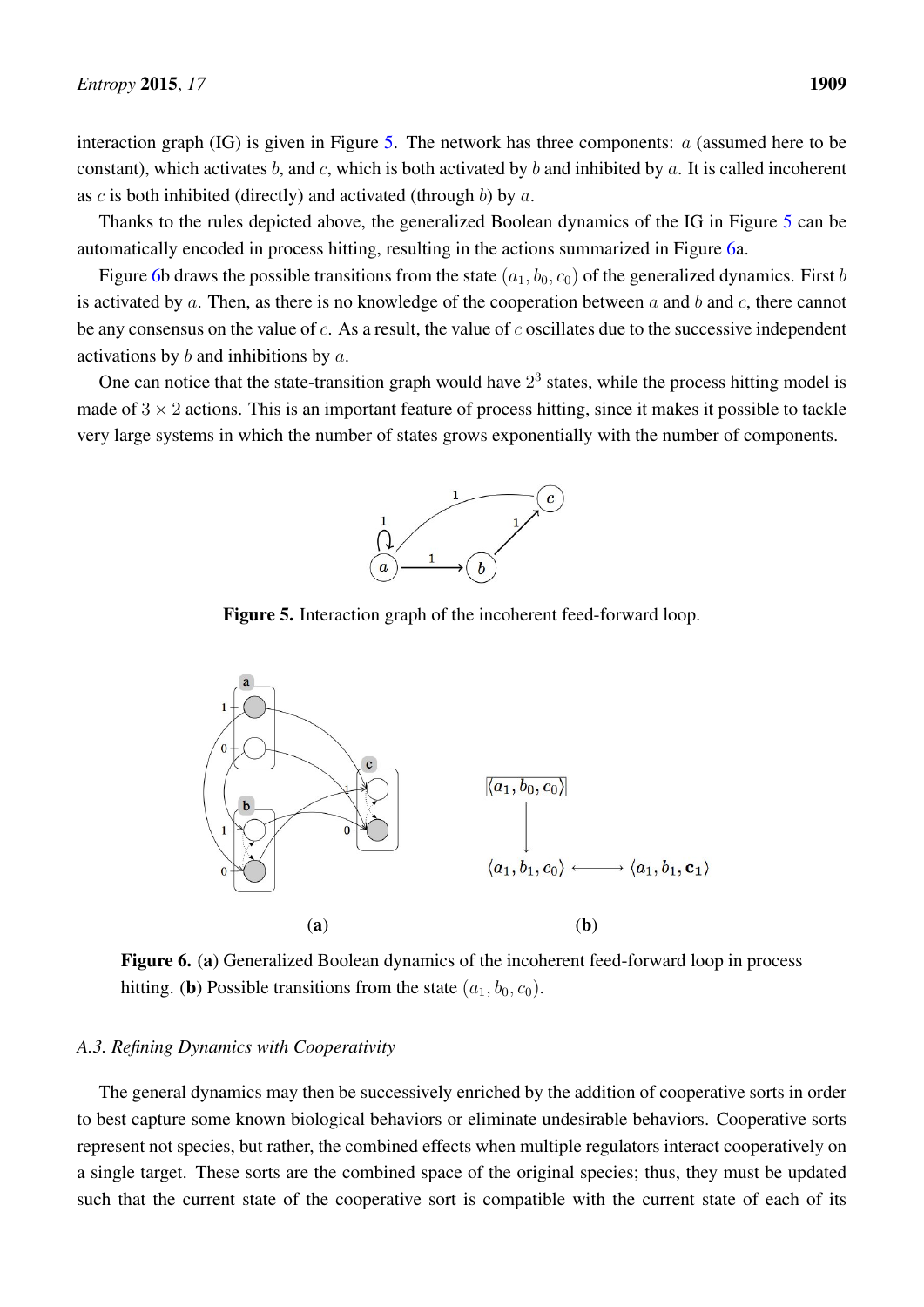components. A visual explanation of the construction of the refinement of a process hitting model thanks to a cooperative is given in the example below.

In process hitting, the local state change of a sort is controlled by one and only one process (the hitter). In such a setting, we may ask how to encode local state changes that should be controlled by the presence of at least two active processes. For instance, we may want that  $c_0$  bounces to  $c_1$  only if  $a_0$  and  $b_1$  are active. We call such a behavior a cooperativity between sorts a and b to act on  $c_0$ . We show now how to interpret such cooperativities in process hitting.

Thus, a cooperativity can be encoded with a new sort, which will act as the logical function. Such a cooperative sort  $v$  contains one process per state of the cooperating sorts. The intuition is that the active process of sort  $v$  will reflect the state of all of the cooperating sorts. To do so, each cooperating process hits all processes to make it bounce to the appropriate process.

It is important to note that the proposed construction introduces a temporal shift in the application of the cooperativity. It results in potential spurious transitions when the state of the cooperative sort is incoherent with the actual state of the cooperating sorts. This behavior is somehow similar to a biological complex: the complex  $A - B$  can be present, while individuals A and B are absent. In addition, such spurious behaviors can be eliminated by adding the notion of priority into process hitting to make the update of the cooperative sort happen always before any other action. However, this is out of the scope of this paper.

Overall, applied to process hitting of the generalized dynamics of an IG, the refinement using cooperativity allows the encoding of additional knowledge in the logical functions between regulators. The resulting model dynamics is smaller (in terms of possible behaviors) than the generalized one.

<span id="page-14-0"></span>*A.4. Example (Continued): Refined Dynamics of the Incoherent Feed-Forward Loop*



Figure 7. Refined process hitting encoding the dynamics of the incoherent feed-forward loop where the activation of  $c$  needs both  $a$  inactive and  $b$  active. The process 01 of the sort  $\neg a \wedge b$  mirrors the (only) state where  $c_0$  should be hit. Grayed processes indicate the initial state for the transition graph in Figure [8.](#page-15-1)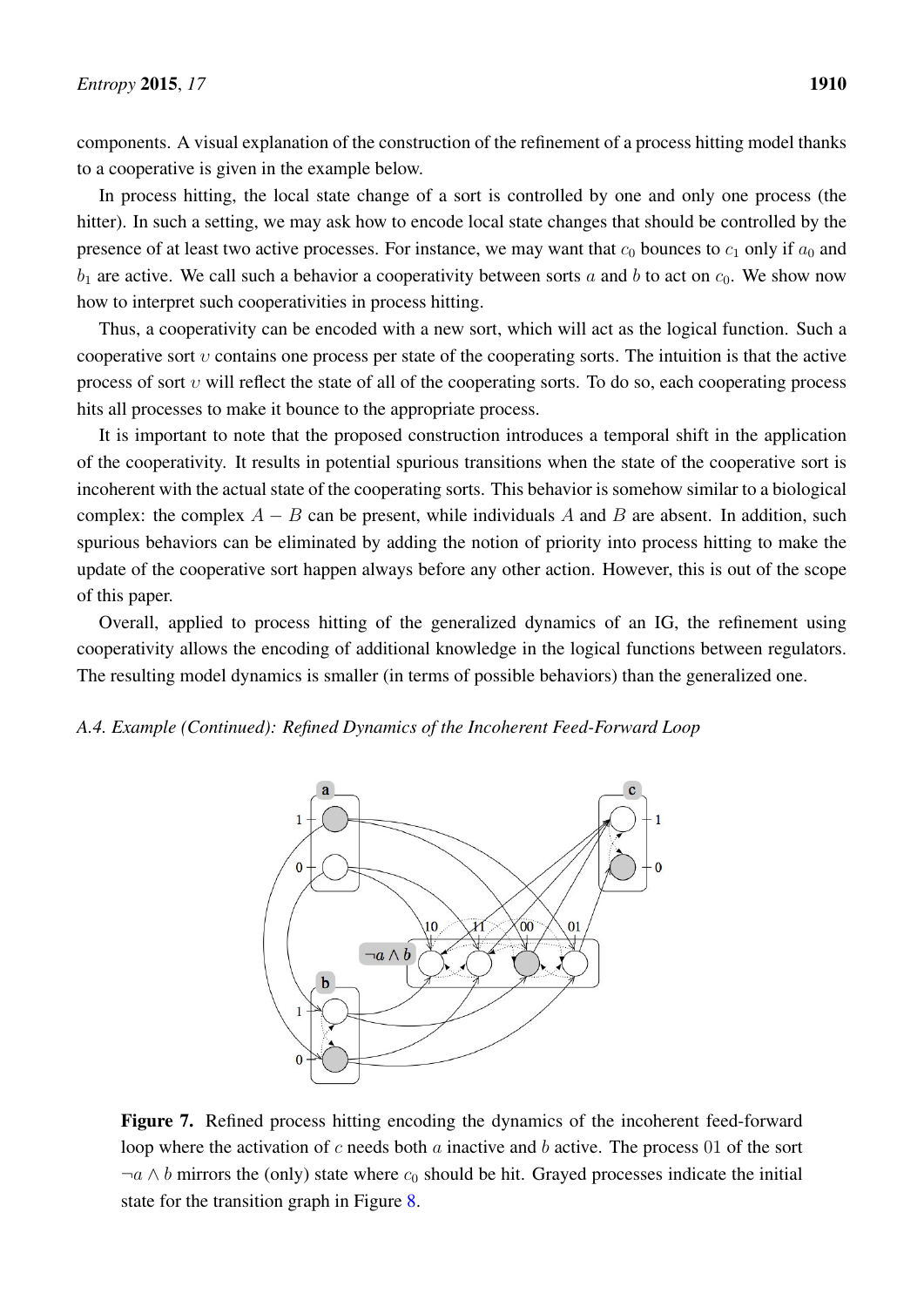Returning to our example of the incoherent feed-forward loop, we may know that a and b cooperate for c as such: c is active if and only if a is absent and b is present. Therefore, we refine our generalized dynamics using a cooperative sort that encodes the Boolean function  $\neg a \wedge b$ , as shown in Figure [7.](#page-14-0)

<span id="page-15-1"></span>In the generalized dynamics, due to the undefined cooperation between  $a$  and  $b$  when both are present,  $c$  oscillated. In our refined dynamics, this is no longer the case:  $c$  converges to  $c_0$  as  $a$  is active. Part of the transition graph is shown in Figure [8](#page-15-1) when starting in the state  $(a_1, b_0, ab_{00}, c_0)$ . It ends on the fixed point  $(a_1, b_1, ab_{11}, c_0)$ . The initial process of the cooperative sort (named ab) has been intentionally chosen incoherent with the state of  $a$  and  $b$ .



Figure 8. Transition graph of the process hitting in Figure [7](#page-14-0) from the state represented by grayed processes.

# <span id="page-15-0"></span>B. PGD Constructor

#### **B.1. Calculation of Functions**  $F_i^p$  $\binom{p}{i}(s_i)$

When assuming known, in Equation [\(7\)](#page-5-0), functions  $F_k^l(s_k)$ ,  $\forall k \neq i$ ,  $\forall l \leq p$ ;  $F_i^l(s_i)$ ,  $\forall l < p$ , as well as  $F_t^l(t)$ ,  $\forall l \leq p$ , the only unknown is  $F_i^p$  $i^{p}(s_i)$ . By calculating the integral in Equation [\(7\)](#page-5-0) in  $\omega_1 \times \cdots \times \omega_{i-1} \times \omega_{i+1} \times \cdots \times \omega_n \times \mathcal{I}$ , it results:

$$
\int_{\omega_i} F_i^*(s_i) \left( \sum_{j=1}^m \left\{ \gamma_j (s_i - v_{j,i}) F_i^p(s_i - v_{j,i}) - \gamma_j (s_i) F_i^p(s_i) \right\} \right) \, ds_i = \int_{\omega_i} F_i^*(s_i) \, g_i(s_i) \, ds_i, \ \ \forall F_i^*(s_i)
$$
\n(12)

which results in an algebraic problem.

#### **B.2. Calculation of Function**  $F_t^p$  $t^p(t)$

When assuming known in Equation [\(7\)](#page-5-0) functions  $F_k^l(s_k)$ ,  $\forall k \leq n, \forall l \leq p$  and  $F_k^l(t)$ ,  $\forall l < p$ , the only unknown is  $F_t^p$  $t_t^{(p)}(t)$ . By calculating the integral in Equation [\(7\)](#page-5-0) in  $\omega_1 \times \cdots \times \omega_n$ , it results:

$$
\int_{\mathcal{I}} F_t^*(t) \left\{ \alpha(t) \frac{dF_t^p(t)}{dt} - \beta(t) F_t^p(t) \right\} dt = \int_{\mathcal{I}} F_t^*(t) f(t) dt, \ \forall F_t^*(t)
$$
\n(13)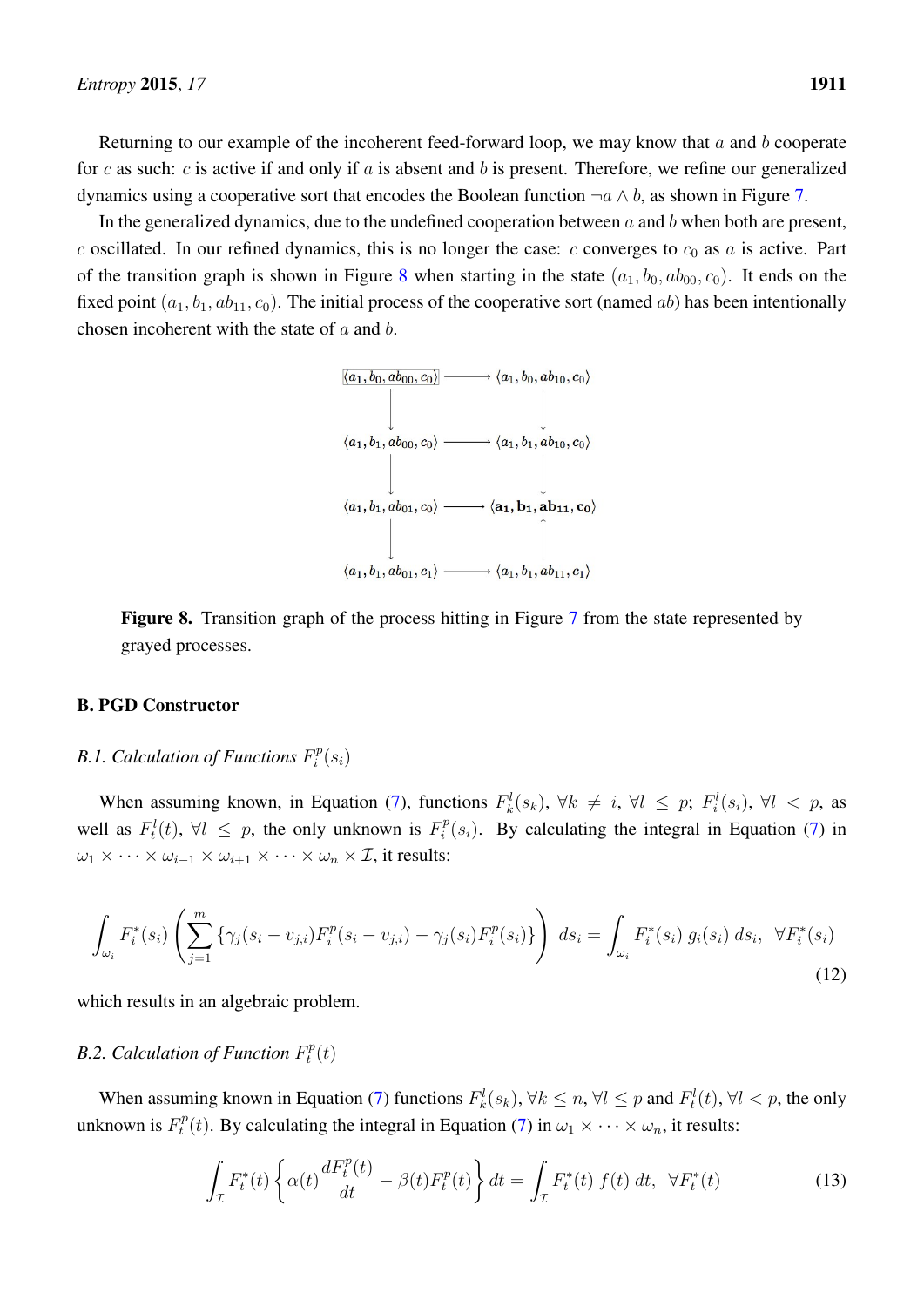$$
\alpha(t)\frac{dF_t^p(t)}{dt} - \beta(t)F_t^p(t) = f(t)
$$
\n(14)

#### <span id="page-16-0"></span>C. The ErbB Signaling Pathway

For this work, we used a Boolean model of the ErbB signaling pathway for the regulation of the G1/S cell cycle transition, as developed by [\[27\]](#page-19-3). In this article, the authors began by constructing a model from the literature, then proceeded to refine the model via network reconstruction. Although these refinements proved useful in the selection of novel targets for gene therapy, we would like to focus on the initial derivation of the model in which all reactions correspond to cited regulations. However, we will use the logical rules suggested within this article for the refinement of the process hitting model via cooperative sorts, shown in Figure [9.](#page-16-1) All of the reaction rates were set to one.

<span id="page-16-1"></span>

| <b>Target</b>  | <b>Logical Rule</b>                                                                   |
|----------------|---------------------------------------------------------------------------------------|
|                |                                                                                       |
| <b>ERBB1-2</b> | ERBB1 AERBB2                                                                          |
| ERBB1-3        | ERBB1 AERBB3                                                                          |
| ERBB2-3        | ERBB2 AERBB3                                                                          |
| IGF1R          | $(ER-\alpha \vee AKT1) \vee \neg ErbB2-3$                                             |
| $ER-\alpha$    | AKT1 VMEK1                                                                            |
| $c-MYC$        | AKT1 $\vee$ MEK1 $\vee$ ER- $\alpha$                                                  |
| AKT1           | $ErbB1 \vee ErbB1 - 2 \vee ErbB1 - 3 \vee ErbB2 - 3 \vee IGF1R$                       |
| MEK1           | $ErbB1 \vee ErbB1 = 2 \vee ErbB1 = 3 \vee ErbB2 = 3 \vee IGF1R$                       |
| CDK2           | CycE1 $\land \neg p21 \land \neg p27$                                                 |
| CDK2           | CycD1 $\land \neg p21 \land \neg p27$                                                 |
| CycD1          | ER- $\alpha \wedge c - MYC \wedge (AKT1 \vee MEK1)$                                   |
| p21            | Er- $\alpha \wedge \neg AKT1 \wedge \neg c-MYC \wedge \neg CDK4$                      |
| p27            | $\text{Er-}\alpha \land \neg CDK4 \land \neg CDK2 \land \neg AKT1 \land \neg c - MYC$ |
| pRB            | $(CDK4 \wedge CDK6) \vee (CDK4 \wedge CDK6 \wedge CDK2)$ height                       |

Figure 9. The proposed logical rules for species with more than one regulator.

EGF (epidermal growth factor) binds to ErbB receptors, of which there are four structural variants, three thought to be involved in this network. These receptors are functional when they form heterodimers, excluding ErbB1, which is able to function as a homodimer, as well. Functional receptors transmit signals to AKT1, an apoptosis-inhibiting transmitter, and MEK1, a protein kinase. Along with transcription factors c-MYC and ER- $\alpha$ , these entities downregulate kinase inhibitors p21 and p27, while upregulating the cyclins (CycE1 and CycD1) needed to activate their respective cyclin-dependent kinases (CDK). These CDKs will work to phosphoralize, and, therefore, inactivate, the retinoblastoma protein (pRB). Only when this protein is inactive can the E2F group of transcriptional factors required for DNA replication and, therefore, cell proliferation be activated. Although the interaction between CDKs and pRBs is inhibitive, we have kept the activations as indicated by the authors, using pRB as a proxy for its following and more interesting product, E2F. In addition, we have included the logical rule proposed for cyclin D presented in their work.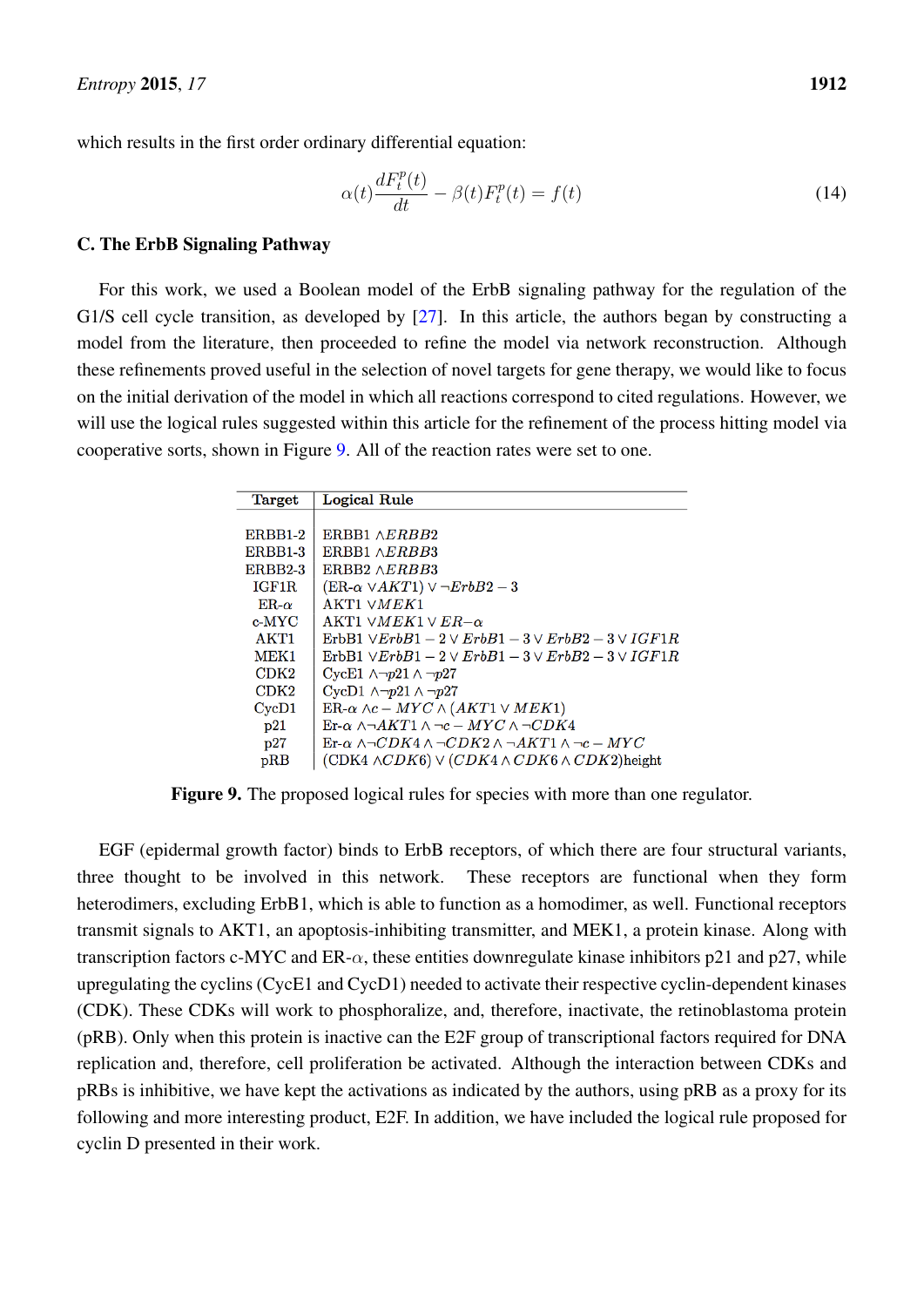

Figure 10. The interaction graph for ErbB-mediated G1/S cell cycle transition. Here, elements directly related to the ErbB signaling portion of the network are represented by boxes, while the elements related to kinase activity are represented by circles. Activation interactions are shown in green arrows and inhibition in red blunted arrows. Since this is the initial, most basic network derived from the literature, no combined effects requiring Boolean logic gates are shown.

# Conflicts of Interest

The authors declare no conflict of interest.

# **References**

- <span id="page-17-0"></span>1. Gillespie, D.T. Exact stochastic simulation of coupled chemical reactions. *J. Phys. Chem.* 1977, *81*, 2340–2361.
- 2. Gillespie, D.T. Approximate accelerated stochastic simulation of chemically reacting systems. *J. Chem. Phys.* 2001, *115*, 1716–1733.
- 3. Hegland, M.; Burden, C.; Santoso, L.; MacNamara, S.; Boothm, H. A solver for the stochastic master equation applied to gene regulatory networks. *J. Comput. Appl. Math.* 2007, *205*, 708–724.
- 4. Hasty, J.; McMillen, D.; Isaacs, F.; Collins, J.J. Computational studies of gene regulatory networks: in numero molecular Biology. *Nature Rev. Genet.* 2001, *2*, 268–279.
- 5. Munsky B.; Khammash, M. The finite state projection algorithm for the solution of the chemical master equation. *J. Chem. Phys.* 2006, *124/4*, 044104.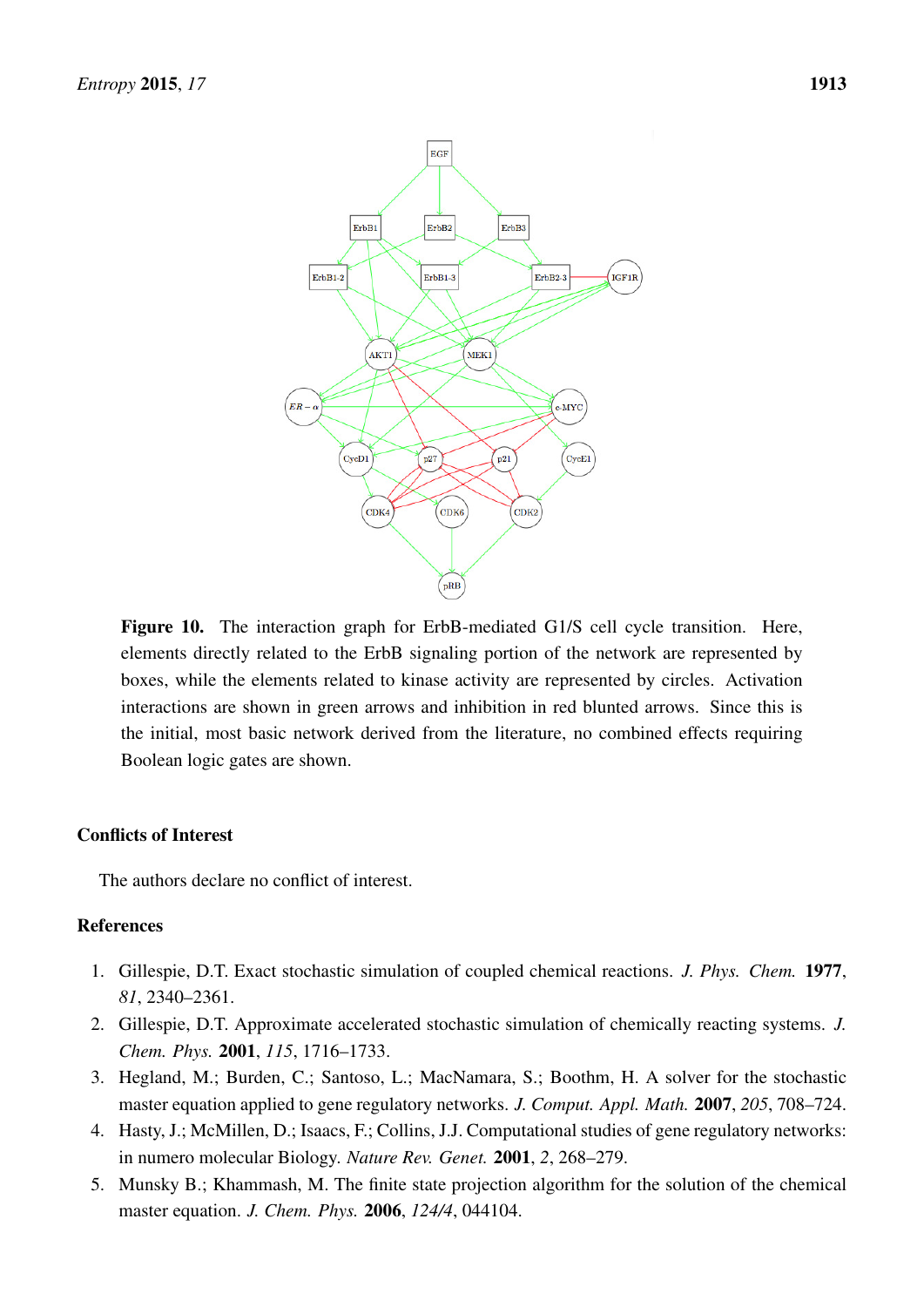- 6. Sasai, M.; Wolynes, P.G. Stochastic gene expression as a many-body problem. *Proc. Natl. Acad. Sci.* 2003, *100*, 2374–2379.
- 7. Sreenath, S.N.; Cho, K.H.; Wellstead, P. Modeling the dynamics of signalling pathways. *Essays Biochem.* 2008, *45*, 1–28.
- 8. Kim, K.Y.; Wang, J. Potential energy landscape and robustness of a gene regulatory network: toggle switch. *PLoS Comput. Biol.* 2007, *3*, 0565–0577.
- <span id="page-18-10"></span>9. Priami, C.; Regev, A.; Shapiro, E.; Silverman, W. Application of a stochastic name-passing calculus to representation and simulation of molecular processes. *Inf. Process. Lett.* 2001, *80*, 25–31.
- <span id="page-18-6"></span>10. Ammar, A.; Cueto, E.; Chinesta, F. Reduction of the Chemical Master Equation for Gene Regulatory Networks Using Proper Generalized Decompositions. *Int. J. Numer. Methods Biomed. Eng.* 2012, *28*, 960–973.
- <span id="page-18-0"></span>11. Andreychenko, A.; Mikeev, L.; Wolf, V. Reconstruction of multimodal distributions for hybrid moment-based chemical kinetics. *J. Coupled Syst. Multiscale Dyn.* 2014, arXiv:1410.3267
- <span id="page-18-1"></span>12. Kauffman, S.A. Metabolic stability and epigenesis in randomly constructed genetic nets. *J. Theor. Biol.* 1969, *22*, 437–467.
- <span id="page-18-2"></span>13. Thomas, R. Regulatory networks seen as asynchronous automata: a logical description. *J. Theor. Biol.* 1991, *153*, 1–23.
- <span id="page-18-3"></span>14. Pauleve, L.; Magnin, M.; Roux, O. Tuning temporal features within the stochastic  $\pi$ -calculus. *IEEE Trans. Softw. Eng.* 2011, *37*, 858-871.
- <span id="page-18-4"></span>15. Folschette, M.; Pauleve, L.; Magnin, M.; Roux, O. Under-approximation of reachability in multivalued asynchronous networks. *Elect. Notes Theor. Comput. Sci.* 2013, *299*, 33–51.
- <span id="page-18-5"></span>16. Pauleve, L.; Magnin, M.; Roux, O. Refining dynamics of gene regulatory networks in a stochastic π-calculus Framework. In *Transactions on Computational Systems Biology XIII*; Springer: Berlin/Heidelberg, Germany, 2011; pp. 171–191.
- <span id="page-18-7"></span>17. Ammar, A.; Mokdad, B.; Chinesta, F.; Keunings, R. A new family of solvers for some classes of multidimensional partial differential equations encountered in kinetic theory modeling of complex fluids. *J. Non-Newtonian Fluid Mech.* 2006, *139*, 153–176.
- 18. Ammar, A.; Mokdad, B.; Chinesta, F.; Keunings, R. A new family of solvers for some classes of multidimensional partial differential equations encountered in kinetic theory modeling of complex fluids. Part II: transient simulation using space-time separated representations. *J. Non-Newton. Fluid Mech.* 2007, *144*, 98–121.
- 19. Chinesta, F.; Ammar, A.; Falco, A.; Laso, M. On the reduction of stochastic kinetic theory models of complex fluids. *Model. Simul. Mater. Sci. Eng.* 2007, *15* 639–652.
- <span id="page-18-8"></span>20. Chinesta, F.; Ammar, A.; Joyot, P. The nanometric and micrometric scales of the structure and mechanics of materials revisited: An introduction to the challenges of fully deterministic numerical descriptions. International. *J. Multiscale Comput. Eng.* 2008, *6*, 191–213.
- <span id="page-18-9"></span>21. Kazeev V.; Khammash, M.; Nip, M.; Schwab, C. Direct Solution of the Chemical Master Equation Using Quantized Tensor Trains. *PLoS Comput. Biol.* 2014, *10/3*, e1003359. doi:10.1371/journal.pcbi.1003359